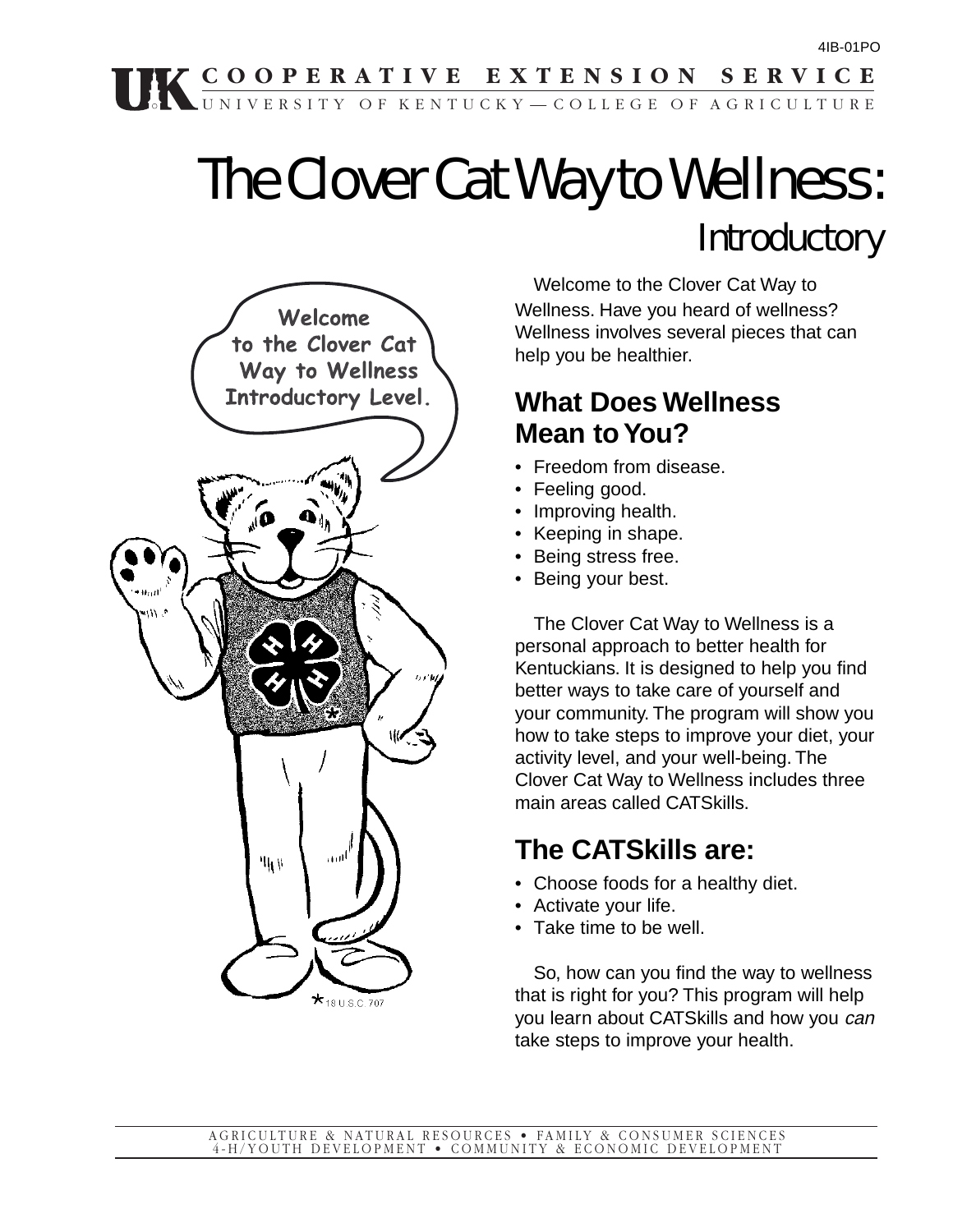

# **Clover Cat Way to Wellness: Choose Foods for a Healthy Diet**

Did you know that the foods you choose to eat can help make you a healthy person? How you eat can affect the way you look and feel. A balanced diet, including everything you eat and drink, is important for good posture, shiny hair, healthy skin, and strong bones and teeth. Healthy food gives us mental and physical energy to perform well in school and sports. The best way to follow a balanced diet is to eat a variety of foods, and it's easy when you use Pyramid Power. The Food Guide Pyramid tells us what kinds of foods and how many servings of each food group we need to eat each day. Nutrients ("noo-tree-ents") are substances found in food that are important for normal health, energy, and growth. Not every food or every food group contains all the essential nutrients. By choosing foods from each group, you can try new foods and new tastes while staying healthy and getting all the nutrients your body needs. The Food Guide Pyramid has six food groups, but we will reduce that number to four to make things easier.

# **Build a Base**

Foods from the base of the pyramid should be the biggest part of your diet because they provide lots of energy for your mind and body. Do you enjoy cereal and waffles for breakfast? How about toast?

Pizza, burritos, and spaghetti are great base foods. Try to eat six to 11 servings of base foods each day. Chances are, these are some of your favorite foods. Build a base of good grain foods to give you energy, nutrients, and fiber.

# **What Is a "Build a Base" Serving?**

- One slice of bread or half a hamburger bun. (So, a sandwich counts as two servings.)
- 1/2 cup of cooked pasta or rice.
- 3/4 cup of breakfast cereal.
- 4 crackers.
- 14-inch pancake.
- 1 6-inch tortilla.
- half a bagel or English muffin.

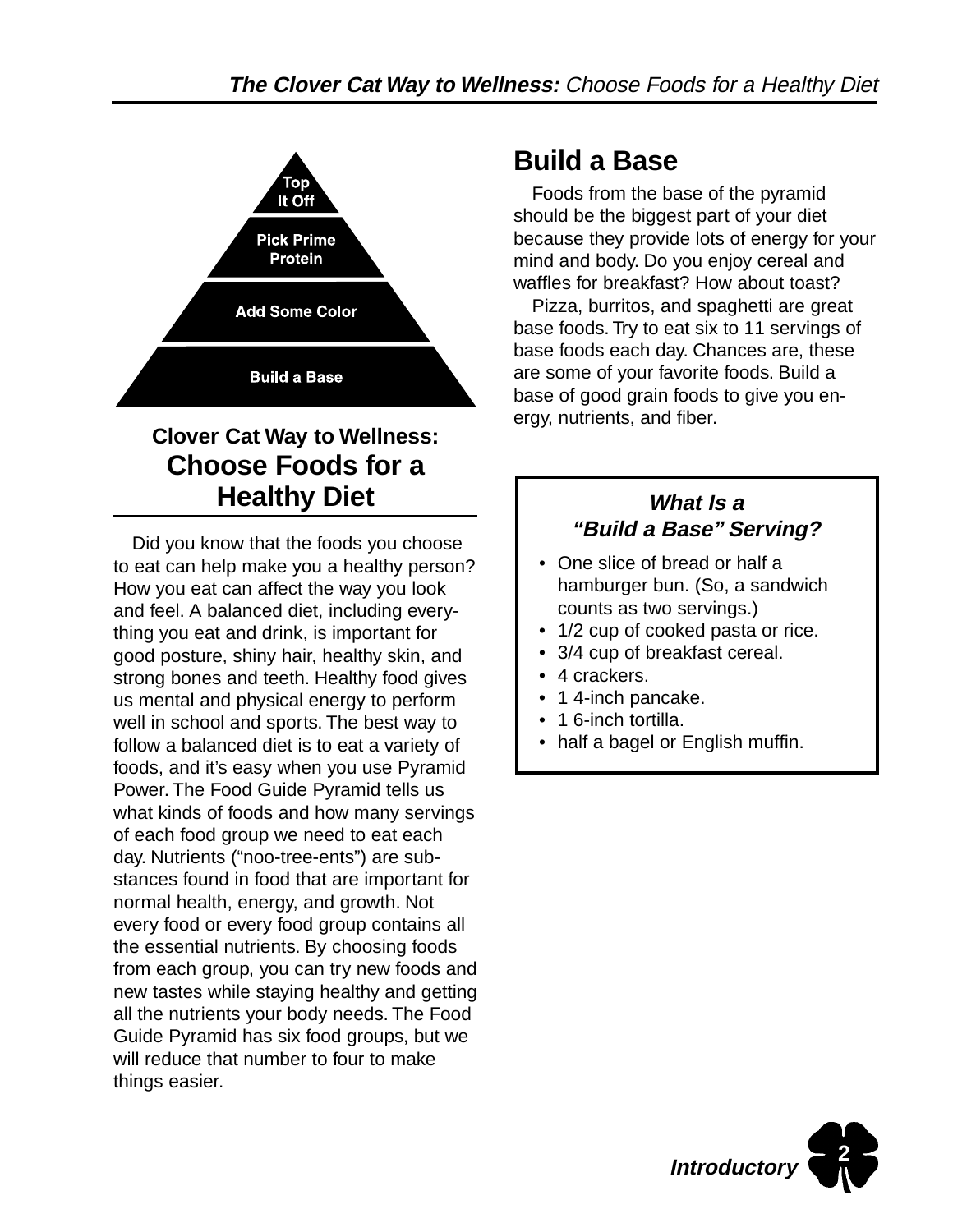# **Add Some Color**

Adding color to your diet means eating plenty of fruits and vegetables. Five-a-Day should be your motto because fruits and vegetables are packed with nutrients and can protect against future diseases. Try to consume a few different colors each day to equal five servings. Eat a red tomato, a green salad, an orange carrot, and a yellow banana and drink a glass of orange juice. Color is the spice of life. Who wants a dull, boring meal when adding color is so healthy, tasty, and easy?

### **What Is an "Add Some Color" Serving?**

- Half a banana or grapefruit.
- A medium apple, orange, or peach.
- 1 cup of strawberries.
- 3/4 cup of 100 percent juice.
- 1 cup raw, leafy vegetables (spinach, cabbage, lettuce).
- 1/2 cup cooked vegetables (broccoli, carrots, cauliflower).

# **Pick Prime Protein**

Proteins are nutrients that help our bodies build, repair, and maintain body cells and tissues. Tissues such as your skin, hair, and muscles and organs such as your heart are made of proteins. Young people need protein to help their bodies grow and develop. Picking prime protein means looking for lean or low-fat choices of meat or meat substitutes and milk and dairy products, such as cheese and yogurt.

Turkey breast, lean steak, and lean pork are healthy meat sources of protein. Healthy meat substitutes are peanut butter, beans, and soy. Low-fat or skim milk and cheese are great dairy sources of prime

protein. Aim for two to four dairy servings and two servings of meat or meat substitutes each day.

### **What Is a "Prime Protein" Serving?**

- 1 cup of skim milk or yogurt.
- 1 to 2 ounces of low-fat cheese.
- 2 to 3 ounces of lean meat, poultry, or fish (the size of a deck of cards).
- 4 ounces of soy.
- 1 egg.
- 1/2 cup of cooked beans or lentils.

# **Top It Off**

Eating with Pyramid Power means making healthy diet choices by building a base, adding some color, and picking prime protein. Try to add flavor and "top it off" without extra calories. Too much fat or sugar is bad for your health, but a treat now and then is fine. Just don't overdo it. The only guideline for this group is to keep your fat and sugar intake low. Try to avoid soda and candy, which are loaded with sugar, and fast foods and chips, which are loaded with fat. Your body will thank you for it.

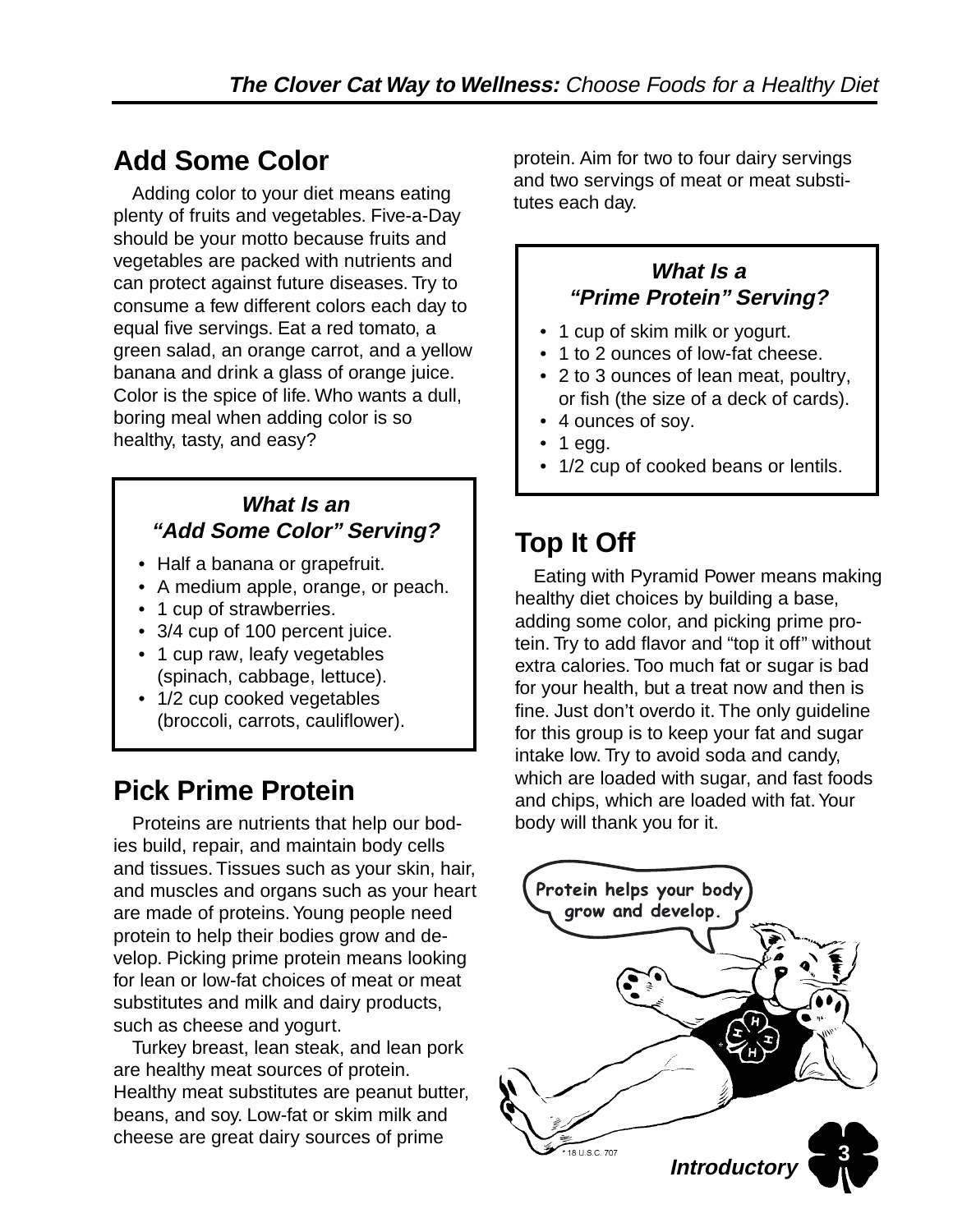

**The Clover Cat Way to Wellness:** Choose Foods for a Healthy Diet



AGRICULTURE & NATURAL RESOURCES • FAMILY & CONSUMER SCIENCES 4-H/YOUTH DEVELOPMENT • COMMUNITY & ECONOMIC DEVELOPMENT

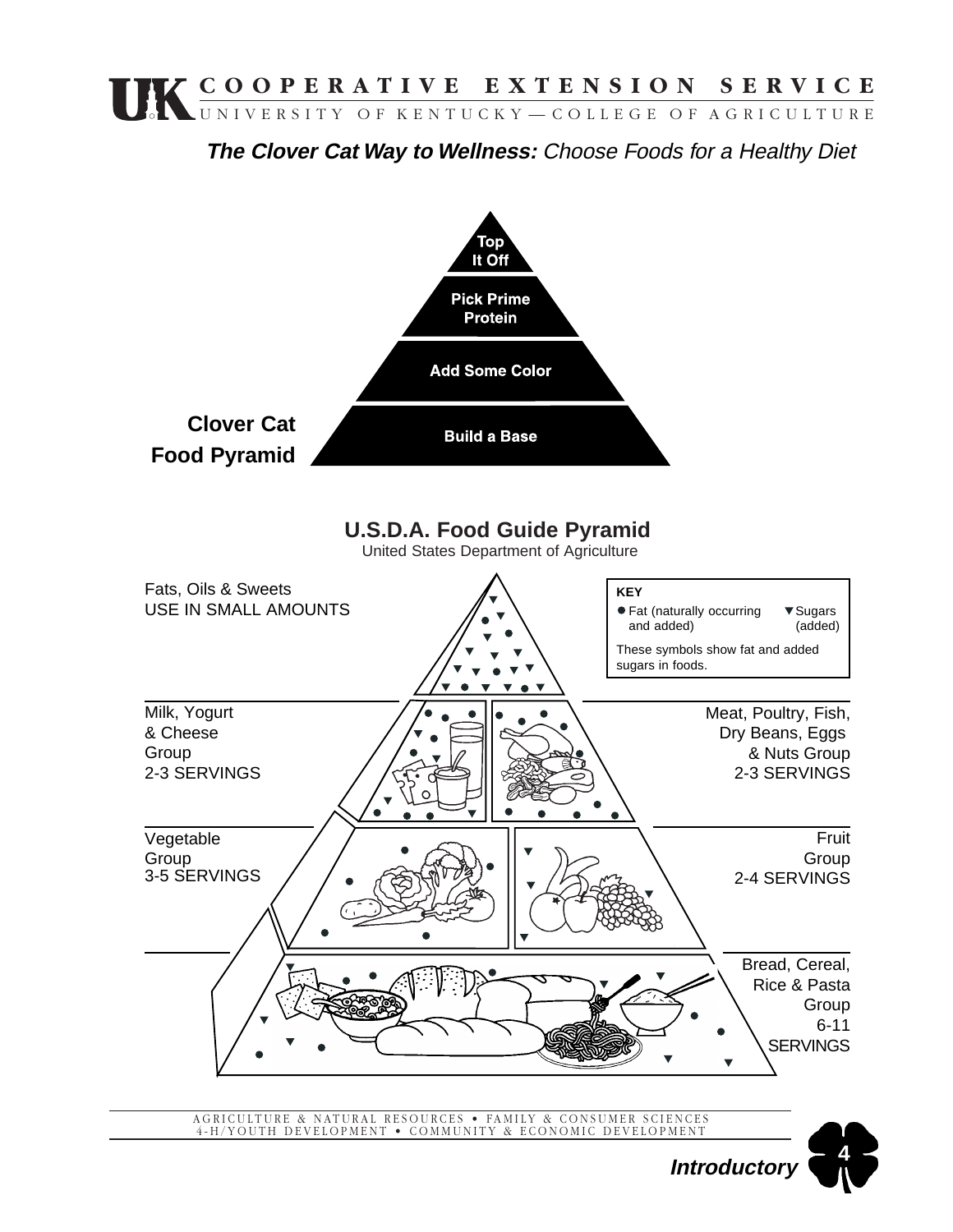# **The Clover Cat Way to Wellness:** Choose Foods for a Healthy Diet

# **Activity**

The Clover Cat food pyramid has four levels. The USDA Food Guide Pyramid has six food groups. Find out how these two pyramids are related.

1. Name the six food groups in the USDA Food Guide Pyramid.

- a)
- b)
- c)
- d)
- e)
- f)

2. Name the four levels of the Clover Cat food pyramid.

- a)
- b)
- c)
- d)

3. Do the two pyramids recommend eating the same foods?

4. Which pyramid is easier for you to understand?

Both pyramids recommend the same balanced diet. Some people find a simpler, four-level pyramid easier to understand. Some people find a more detailed six-group pyramid easier to use. One of the ways to succeed at choosing foods for a healthy diet is to find the approach that works best for you!

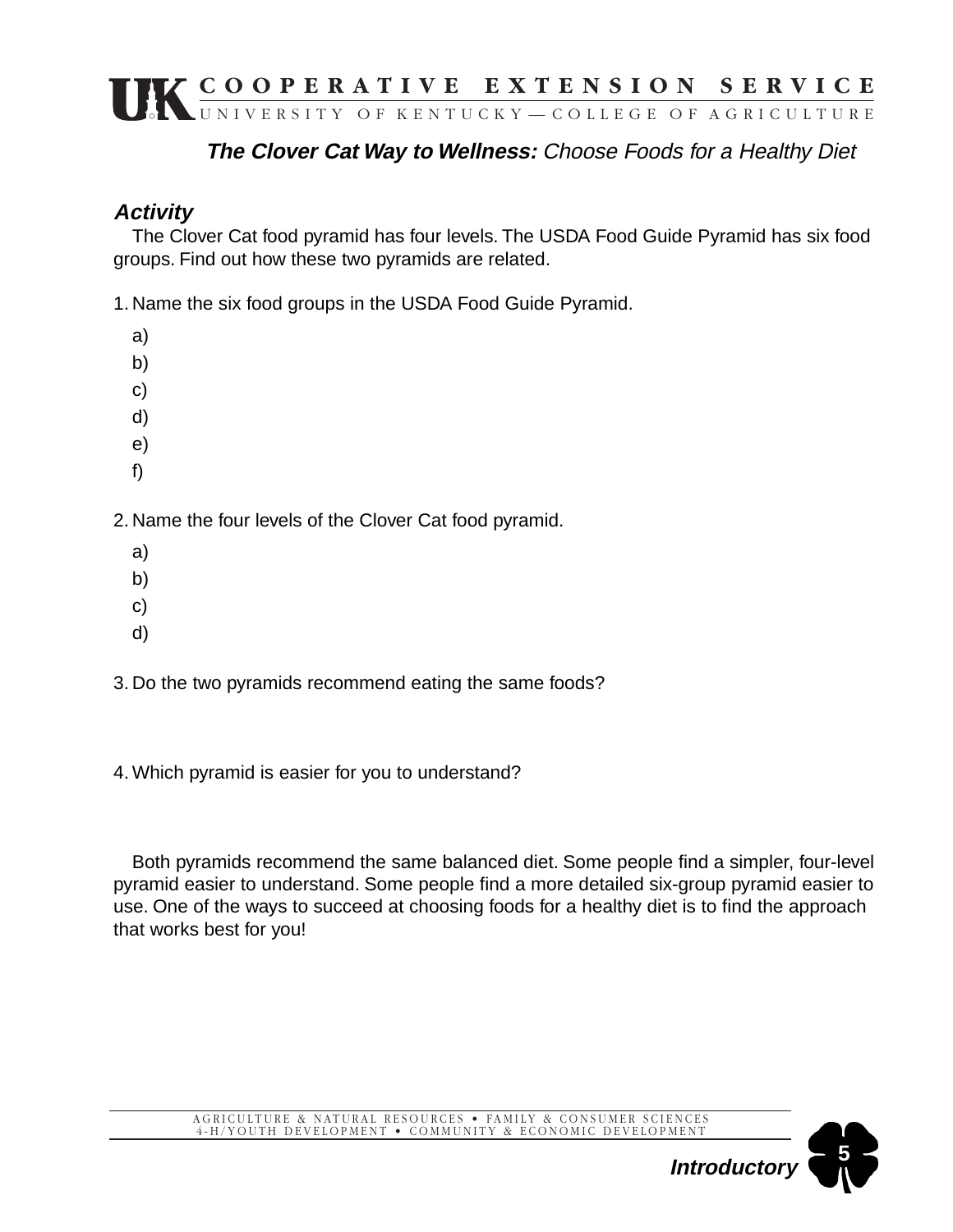**The Clover Cat Way to Wellness:** Choose Foods for a Healthy Diet

### **Activity**

Fill out the Personal Pyramid Profile for yesterday. How do you stack up against the Food Guide Pyramid?

Get into groups of three to four and make up a balanced meal that would fit on the Clover Cat pyramid. What base foods do you like? How can you add some color? Pick some prime protein and top it off. Compare and contrast each group's menu and discuss with the class.

#### **Resources**

<www.usda.gov>. <http://www.usda.gov/cnpp/pyramid.htm>.

# **Personal Pyramid Profile**

### **What do you eat?**

1. Think about yesterday. What did you eat in the morning? What did you drink?

2. What did you eat and drink for your midday meal?

3. What did you eat and drink for your evening meal?

4. Write down any other food or beverages that you had, such as snacks.

5. Now, write down the foods you ate yesterday in the correct sections of the pyramid.



**Introductory**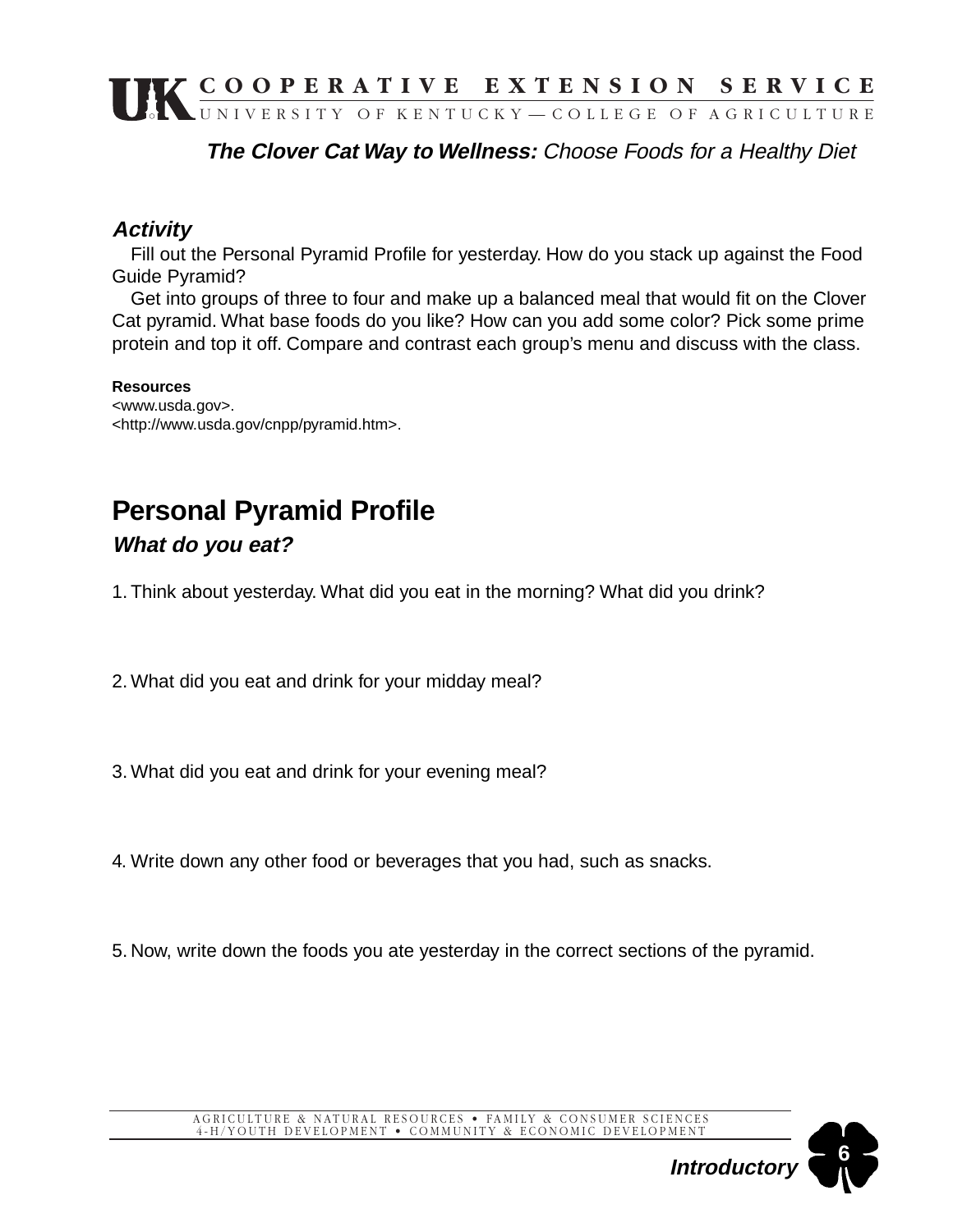

**The Clover Cat Way to Wellness:** Choose Foods for a Healthy Diet



AGRICULTURE & NATURAL RESOURCES • FAMILY & CONSUMER SCIENCES 4-H/YOUTH DEVELOPMENT • COMMUNITY & ECONOMIC DEVELOPMENT

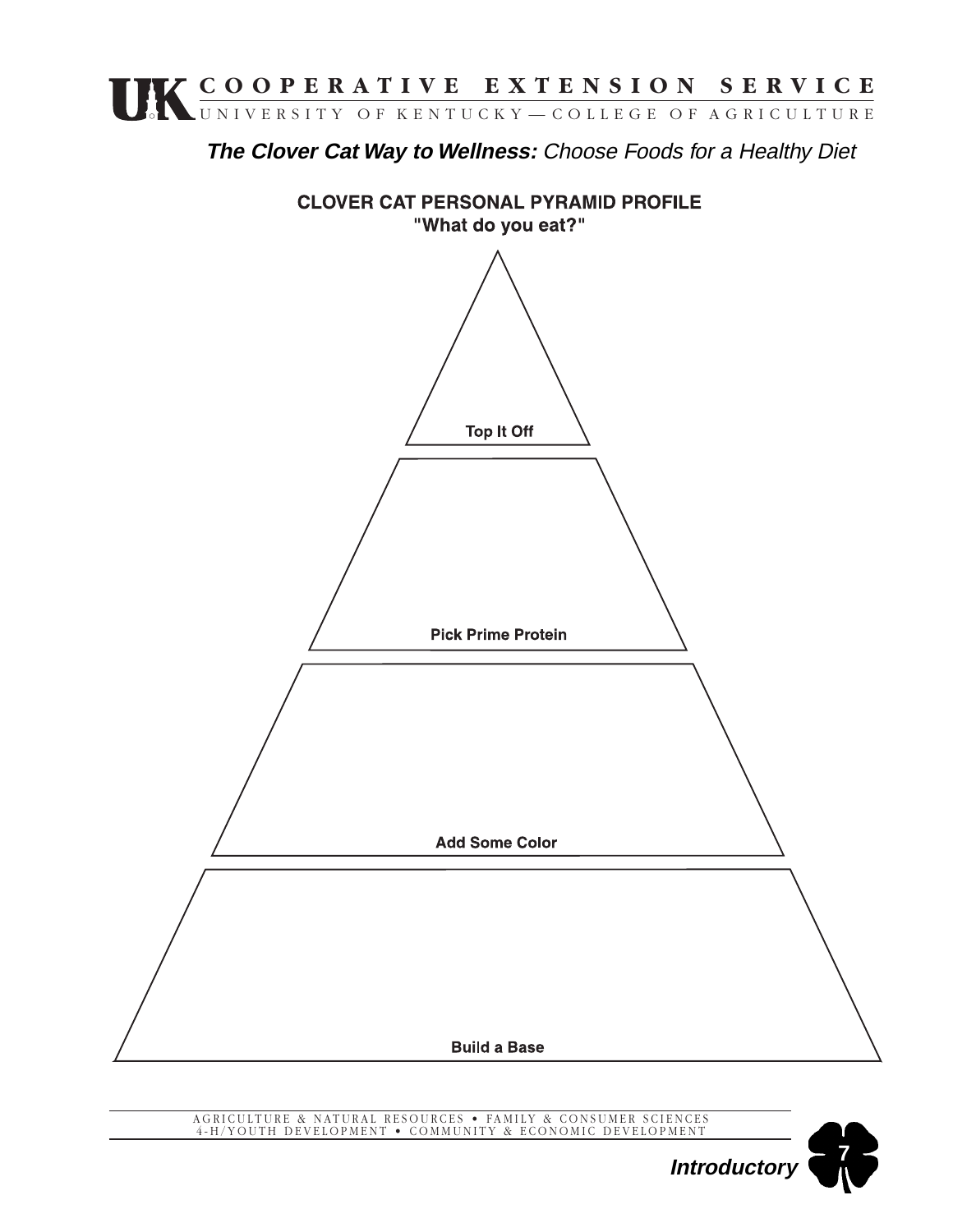How can you help your parents shop with Pyramid Power? It's easy! Just take it outside-to the outside lanes in the grocery store, that is.

# **Supermarket Shuffle**

Have you ever visited the grocery store with your parents? If you have, then you know how confusing it can be. Supermarkets offer so many choices and products, from cookies and crackers to snack cakes and soda. Grocery stores often place "impulse" items, such as cookies, crackers, and soda, at eye level to get your attention. An impulse item is something that we buy without thinking about or planning on. These products are often expensive and loaded with sugar, fat, and salt. Impulse items make choosing the right foods tough when you're trying to eat with Pyramid Power.

How can you help your parents shop with Pyramid Power? It's easy! Just take it outside—to the outside lanes in the grocery store, that is. You can find lots of healthy choices in the inside lanes, such as pasta, rice, cereals, and canned and frozen fruits and vegetables. But most Pyramid choices can be found in the outside lanes. Milk, cheese, yogurt and other dairy products, eggs and fresh cuts of meat, bread, and



fruits and vegetables are usually stocked in the outside lanes of supermarkets. Try to encourage your parents to visit the middle lanes only for Pyramid foods that are found there or for a treat every now and then. Staying out of the middle lanes can save money and help your family eat healthier.

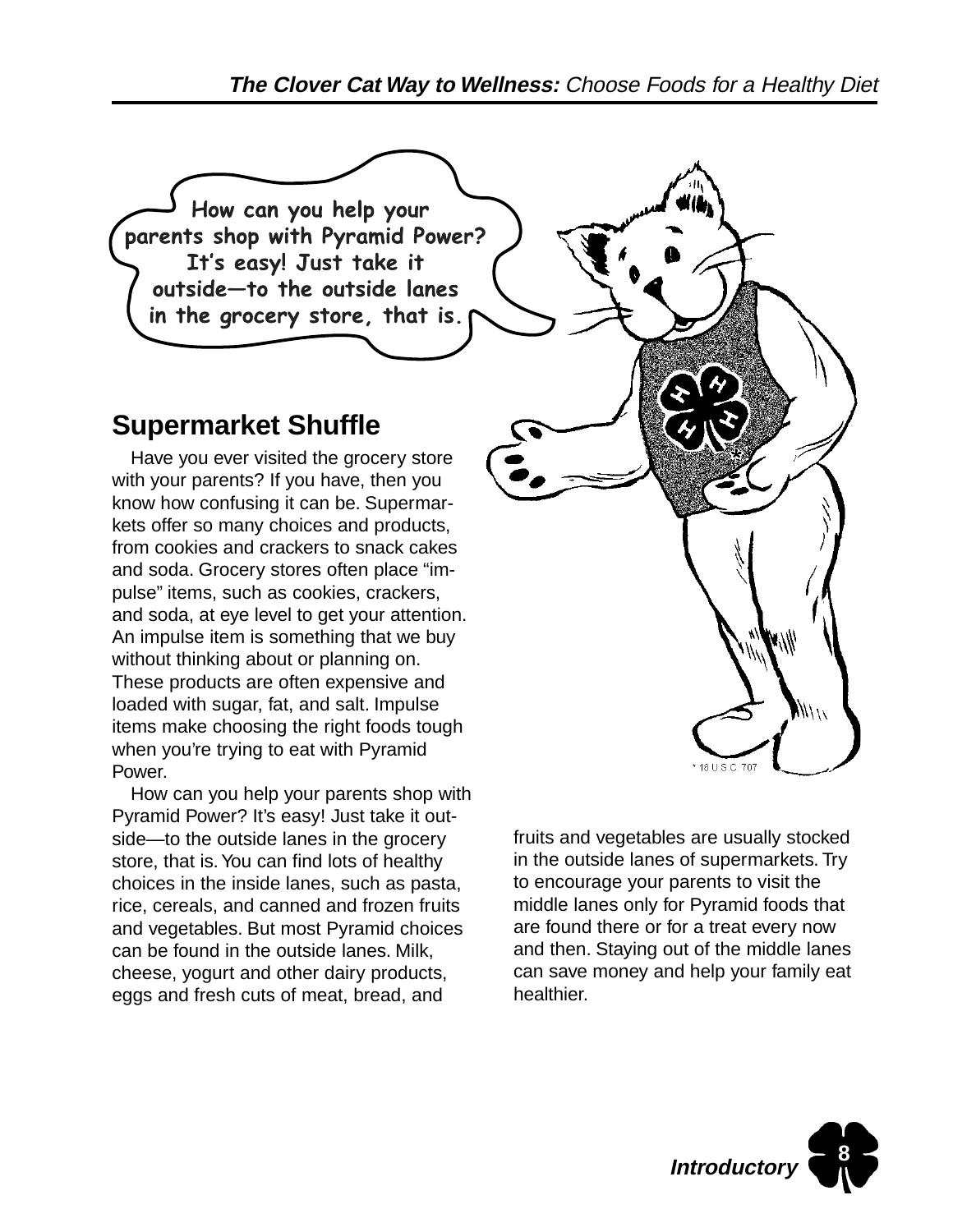# **The Clover Cat Way to Wellness:** Choose Foods for a Healthy Diet

### **Activity**

Think about where your family shops for groceries. Do you go to Kroger, Wal-Mart, Sav-A-Lot, or another store? Draw a simple map of the store where your family shops. Think about how the different foods are arranged. You do not have to remember all the aisles but just draw a basic map.

Get into groups of three to four and label your store map where the healthy pyramid foods are. Where are the base foods, such as bread, rice, and pasta? Where do you find the colorful fruits and vegetables? Where are the prime proteins? What do you like to top it off?

# **Grocery Map**



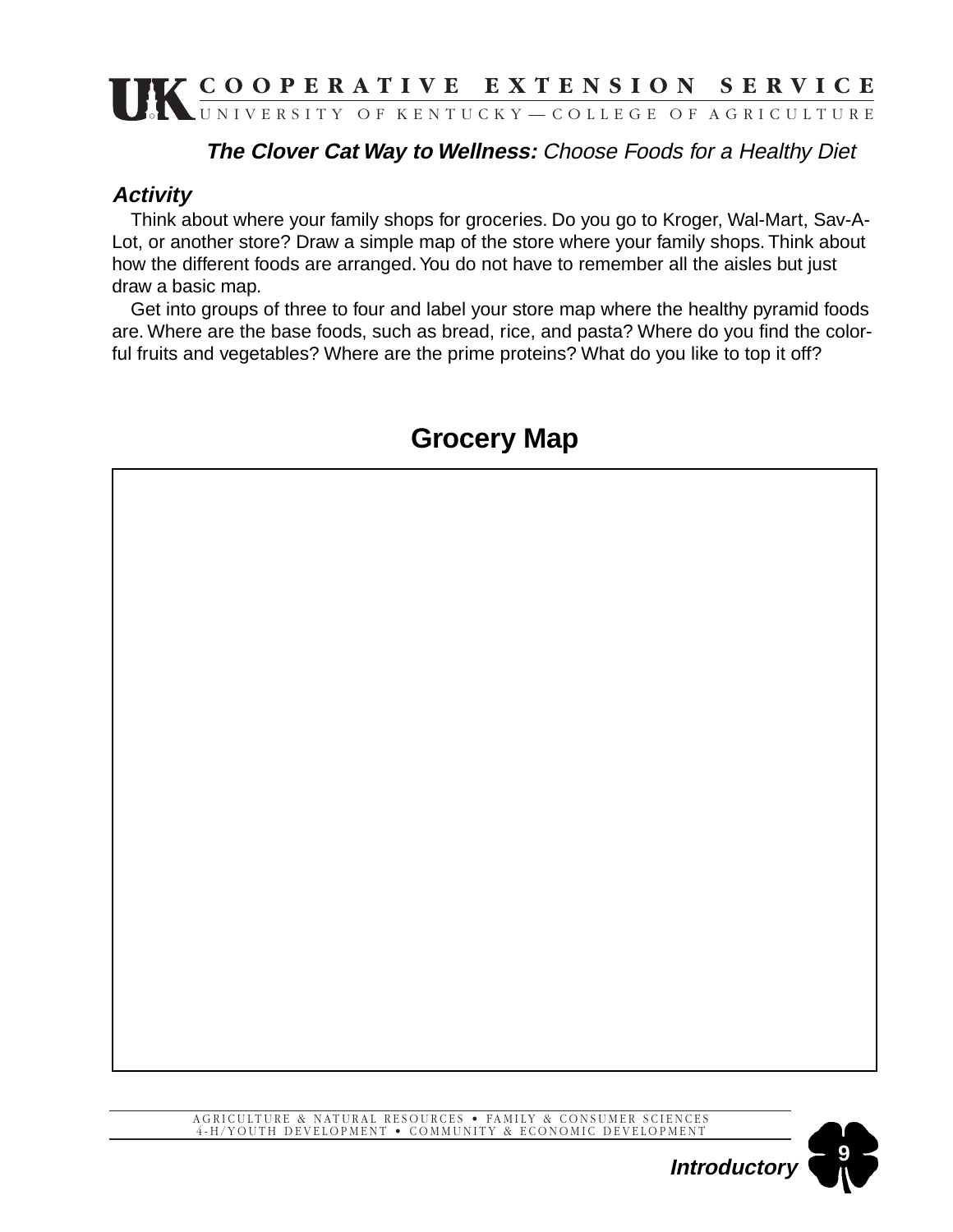# **You Are What You Eat**

Why do we eat what we eat? It's not a simple question. You may choose to eat—or not to eat—certain foods for a number of reasons. Some people eat only when they are hungry. Others eat when they are bored or lonely. Some people love olives, while others cannot stand the taste of them. We all know that eating is necessary for human life, to provide our bodies with the nutrients we need. But eating and food are involved in almost every part of our lives. Just think about it—movies and popcorn, birthdays and cake, family reunions and picnics, and holidays and special meals. We all have our likes and dislikes and eat for different reasons, but have you ever thought about what affects your food choices?

# **Personal Preference**

Everyone is unique in the foods they like or dislike.

### **Ethnic or Cultural Background**

People from different backgrounds tend to enjoy foods that are part of their culture. Some varieties include Mexican, Chinese, Indian, and Jamaican fare.

# **Your Family**

We often like and enjoy the foods that our family eats.

### **Influence of Friends**

You may tend to hang out with friends who like the same foods that you like. You can also experience new foods through friends and their families.

### **Advertisements**

Television commercials often tempt us to try certain foods or drinks.

### **Religion**

Many religions have a tradition of eating or not eating certain foods. For example, some faiths do not eat meat, and others forbid some foods on certain days.

### **Health**

Many people choose low-fat and nutritious foods to stay fit and healthy. Can you think of anything else that influences the way you eat?

**10**

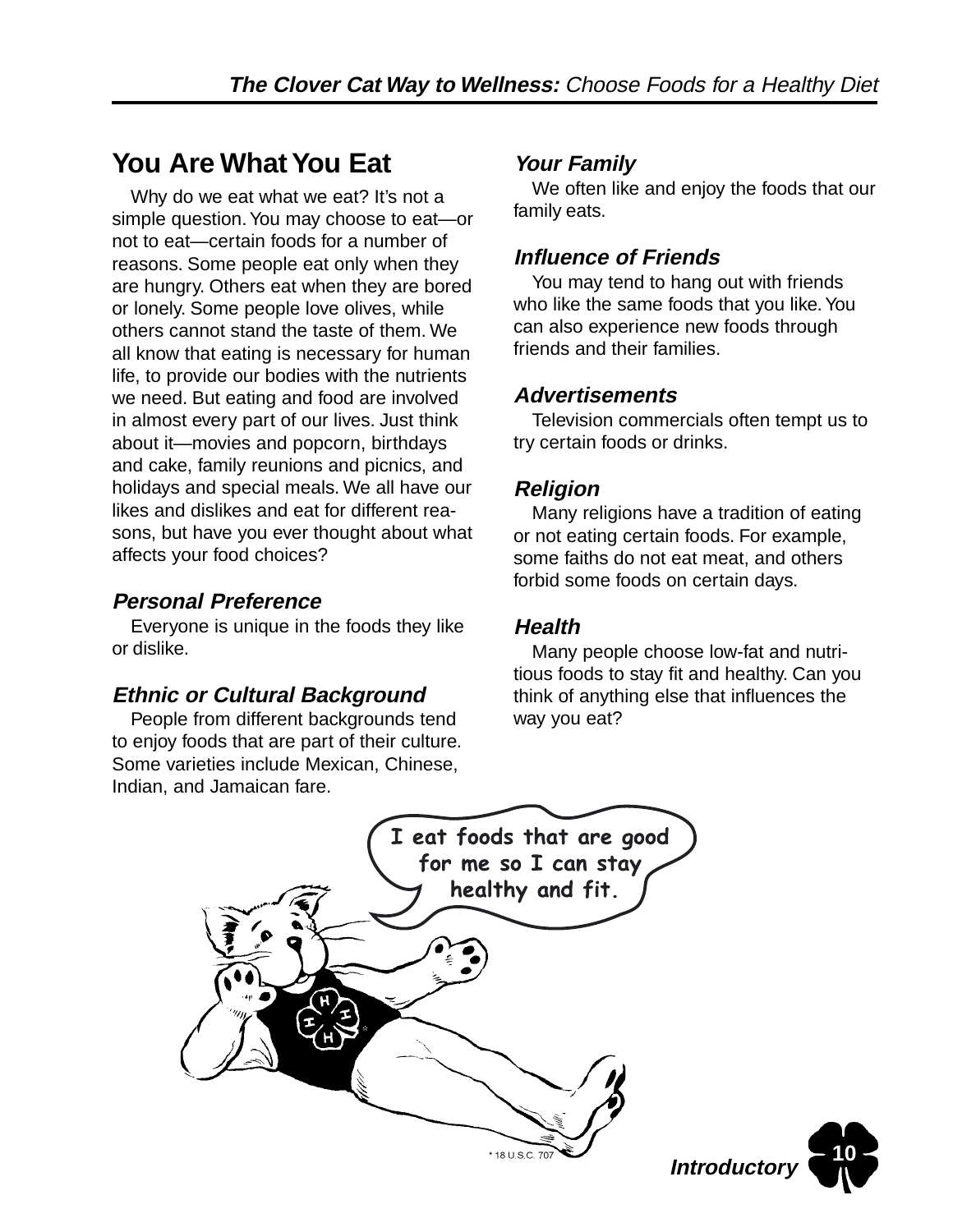# **The Clover Cat Way to Wellness:** Choose Foods for a Healthy Diet

# **Activity**

Get into small groups and discuss other factors that may influence eating habits. Each group should choose an ethnic group to discuss, such as Greek, Chinese, Mexican, Jewish, Indian, or another group that interests you. What do you know already about the food habits of this cultural group? Try to find out information about your assigned group and its food habits.

You can look at other Food Guide Pyramids by going to this USDA (United States Department of Agriculture) Web site for Food Pyramids: <http://www.usda.gov/cnpp/pyramid.htm>. Click on more Food Guide Pyramids to see many Food Guide Pyramids.

Prepare a short presentation, including information about food choices, typical meals, and how religion and other factors affect food choices. Discuss the similarities and differences with the class.

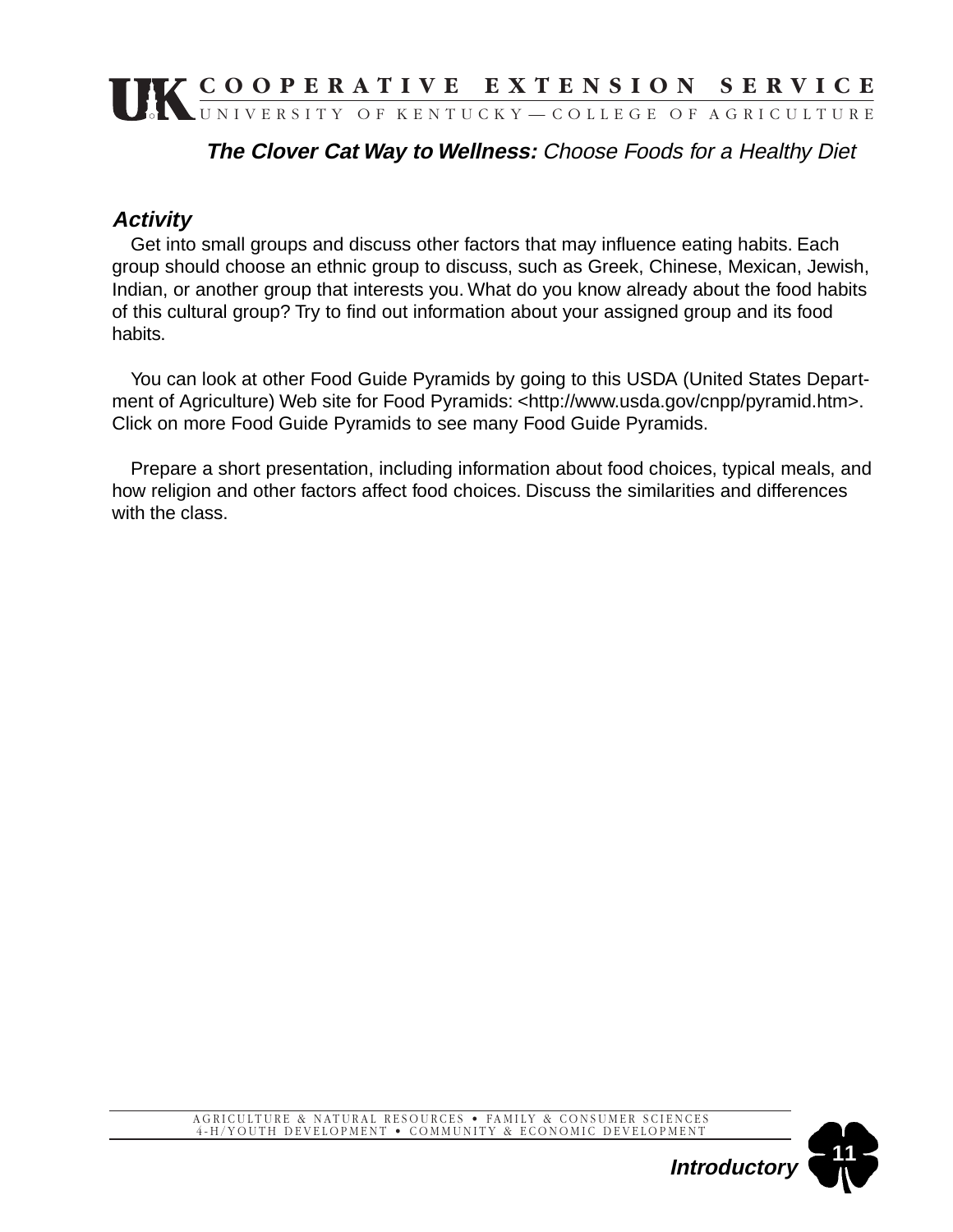# **All about Nutrients**

In Pyramid Power, you learned that nutrients help our bodies grow and repair themselves. We also learned about getting nutrients from a variety of foods in order to stay healthy and energized. When we consume food or drinks, nutrients are digested and absorbed into the bloodstream. The nutrients can then be used throughout the body to provide energy, aid in growth, heal wounds, and take part in other processes.

An interesting fact is that our bodies and food are made up of many of the same things, including nutrients. There are six different types of nutrients: carbohydrates, protein, fat, vitamins, minerals, and water. Three of the nutrients—carbohydrates, protein, and fat—provide our bodies with energy (calories). Water is the most important nutrient because we lose water through sweating, breathing, and other processes, and it must constantly be replaced. Our bodies are also made up of about 65 percent water. The final two nutrients, vitamins and minerals, do not provide energy but are important in many body processes.

# **Carbohydrates**

Carbohydrates consist of carbon and water and are our most important source of energy. Most carbohydrates come from plants, such as fruits, vegetables, and grains. Dairy products are the only animal source of carbohydrates. Some carbohydrates contain fiber, which helps to keep our digestive system healthy. Fruits, vegetables, breads, rice, and cereals are great sources of carbohydrates.

### **Protein**

Proteins can provide energy to our bodies, but their main job is to provide building blocks for growth and maintenance. Proteins are found throughout our bodies and are important parts of hair, skin, nails, organs, bones, teeth, and other structures. The word protein comes from the Greek word *proteios*, meaning "of prime importance." Meat, dairy products, peanut butter, nuts and seeds, and beans are great sources of protein.

### **Fat**

Fats are a great source of energy and contain essential fatty acids that are important for health and normal growth. Fat plays a number of roles in our bodies, including storing excess energy and insulating our vital organs.

### **Water**

Water is involved in many body processes, including removing wastes, regulating body temperature, and carrying nutrients throughout the body. However, water provides no energy to our bodies.

# **Minerals**

Minerals, such as zinc and calcium, regulate different processes throughout the body. Digestion of food, wound healing, and muscle movements are all regulated by various minerals. Minerals provide no energy to our bodies.

### **Vitamins**

Vitamins also regulate many body processes and, like minerals, provide no energy. Certain vitamins, such as vitamin C, protect against cell damage. Vitamin A is important for good eyesight. Fruits, vegetables, and grains are great sources of vitamins. Vitamins play an important part in good health.

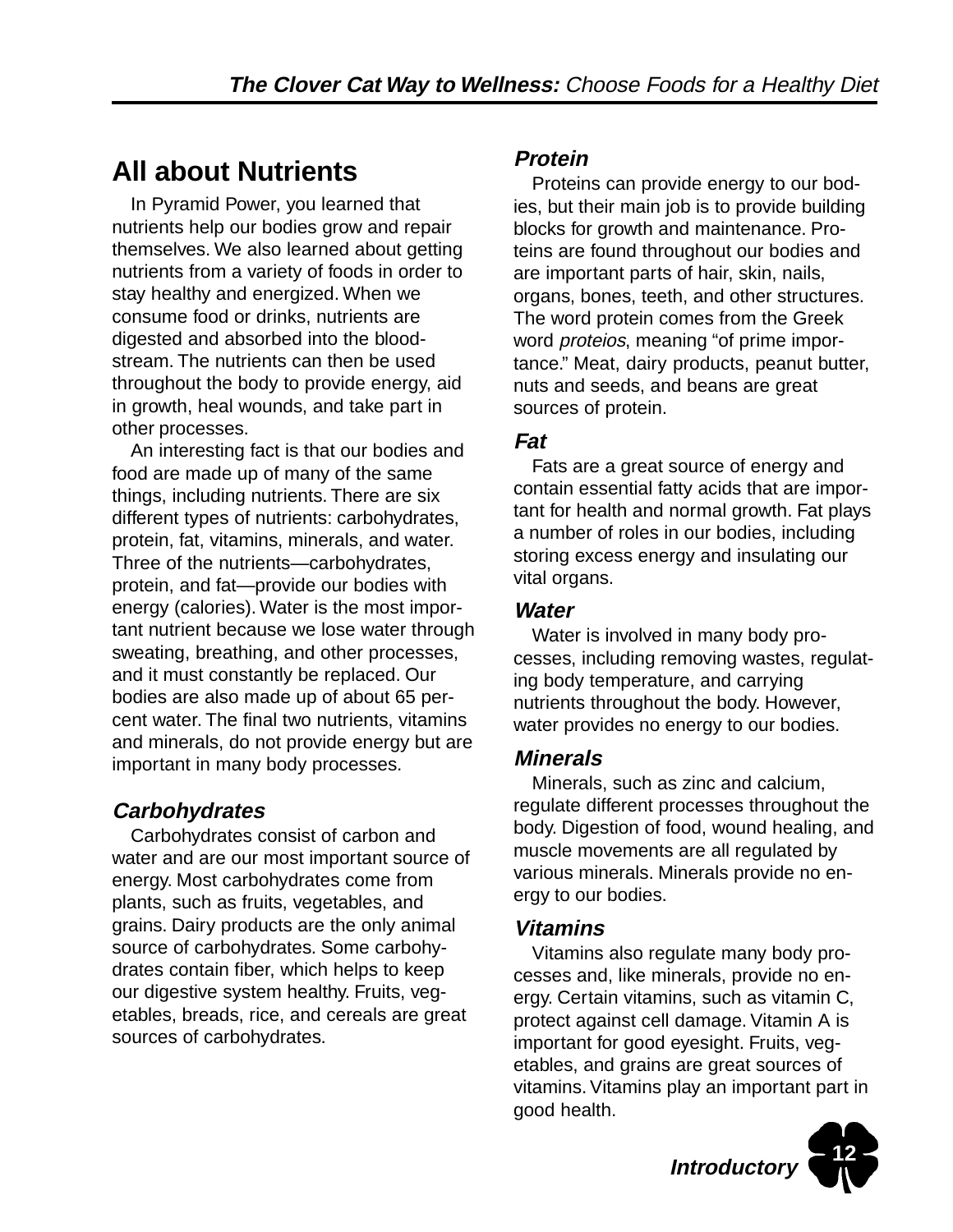# **The Clover Cat Way to Wellness:** Choose Foods for a Healthy Diet

### **Activity**

Have students bring in a food label or wrapper with nutrition content information of their favorite snack to class. Divide students into groups and let each group examine the nutrition labels for calorie, sugar, protein, fat, vitamin, and mineral content. Compare the nutrition labels of healthy snacks, such as carrots, cheese, and yogurt, to the other labels. Let the students compare the nutrient content of their favorite snack to a healthy snack. Is your snack high in nutrients? How does it compare to a healthy snack? Discuss results with the class.

#### **Look at your label.**

1. What is a serving size?

- 2. How many calories are in a serving?
- 3. How many grams of fat are there?
- 4. How many grams of protein are there?
- 5. Does the snack have calcium? Other nutrients?
- 6. Where would this food fit into the Clover Cat Pyramid?

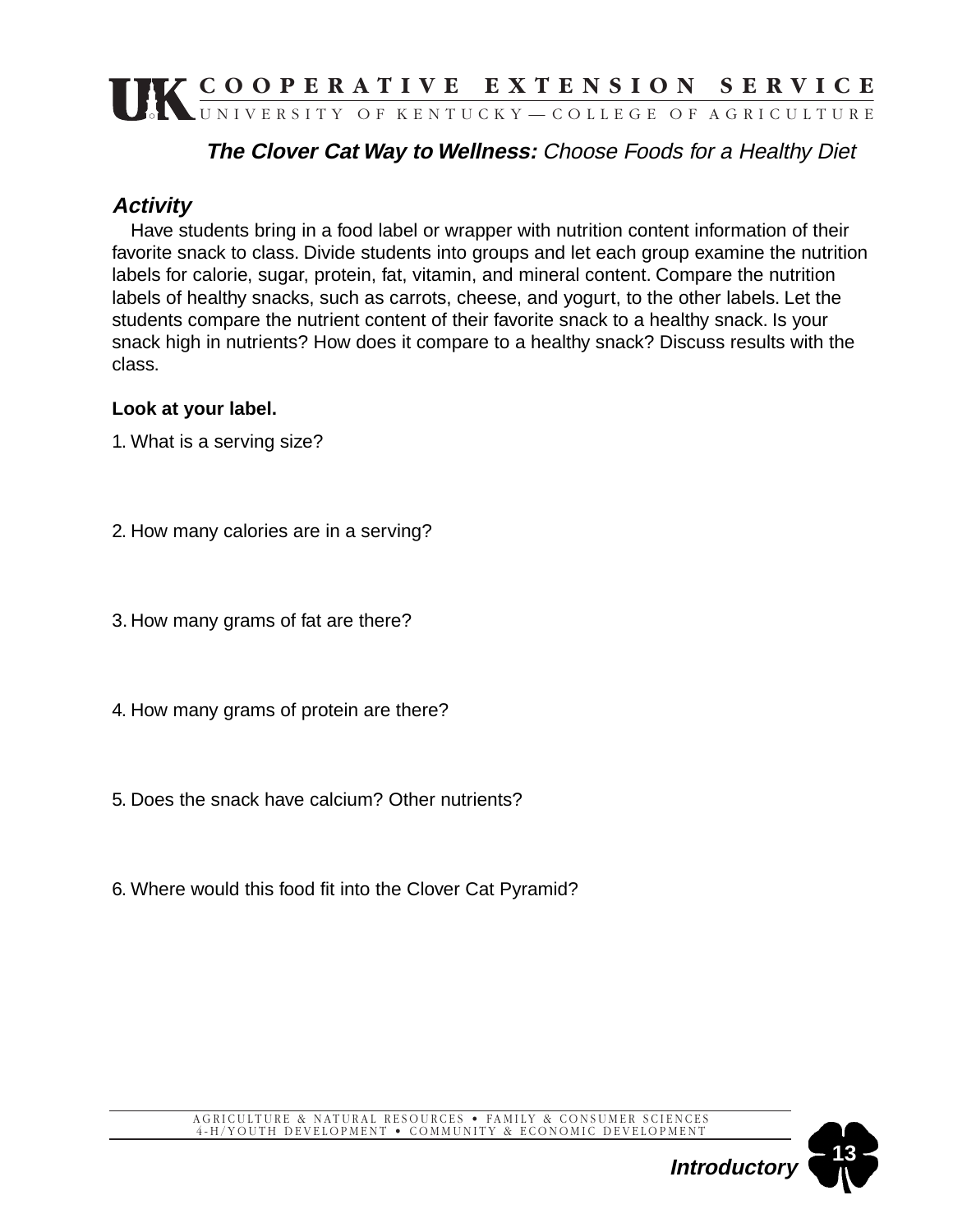

# **Clover Cat Way to Wellness: Activate Your Life**

# **Make Fitness a Way of Life**

Did you know that physical activity tends to decrease as you get older? The biggest decline is often in the late teen and early adult years. Young people today have more activities to choose from than ever before, from television to computers to video games. Unfortunately, physical activity is often left out of the day. But it's easy to include daily activity in your life. Any activity is worthwhile, as long as it gets you moving. According to researchers, even light to moderate activity (gardening or going for a walk) can improve overall health and decrease your risk of disease. Best of all, studies show that active kids and teens will be active adults. What are you waiting for?

# **Tips for Daily Activity**

- **Focus on the process, not the outcome**. Lifelong fitness is a journey. Don't worry about the outcome. Just concentrate on participating in a physical activity for 30 minutes on most days of the week.
- **Activity equals good health.** Active kids and teens tend to have lower blood pressure and higher HDL (good cholesterol) than those who are less active. People who are active tend to feel better about themselves.
- **Activity benefits everyone.** Not everyone can be the star quarterback or highflying basketball standout. But everyone can benefit from regular exercise. Regular activity reduces your risk of heart disease, high blood pressure, and many forms of cancer. Exercise also improves self-esteem and mental health. It also builds strong bones.
- **Do what you like.** Any activity is a good activity. Organized sports, such as football, basketball, baseball, and soccer are great for staying in shape and learning how to be part of a team. But there are a number of great activities you can participate in alone or with your friends. Jump rope or take a walk. Do some push-ups and sit-ups. Roller blade or visit a skate park. Dance to your favorite music. Just get moving!
- **Fitness can be rewarding in more ways than one.** Physical activity is important for your physical and mental health. It can also provide a way to make money. Start your own neighborhood lawn-mowing service (walking, of course) or dog-walking service. Help your parents out in the garden or wash their cars. Complete your activity for the day and make a few bucks in the process.

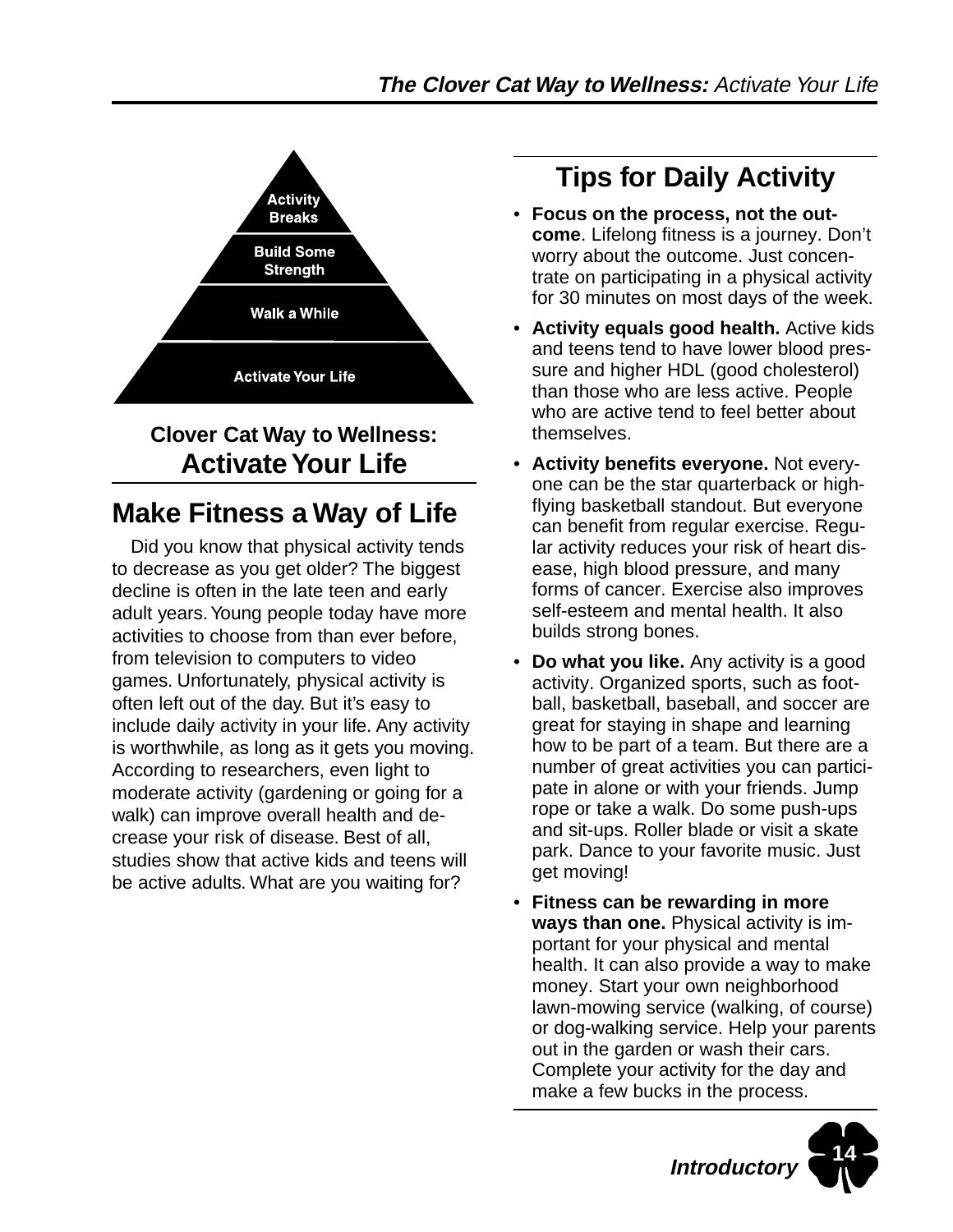### **The Clover Cat Way to Wellness:** Activate Your Life

### **Activity**

Divide into small groups. Each group should come up with three activities they enjoy (walking, dancing, tennis, biking, hiking, basketball, etc.). List how you can participate in these activities in your area. Can you do this at school? At a park? In your neighborhood? At your home? What could your community do to help people be more active? Let each group discuss the results with the rest of the class.

#### **References**

Ernst, M. P., Pangrazi, R. P., and Corbin C. B. Physical Education: Making a Transition Towards Activity. JOPERD, Nov-Dec 1998, v69 i9 p29(4).

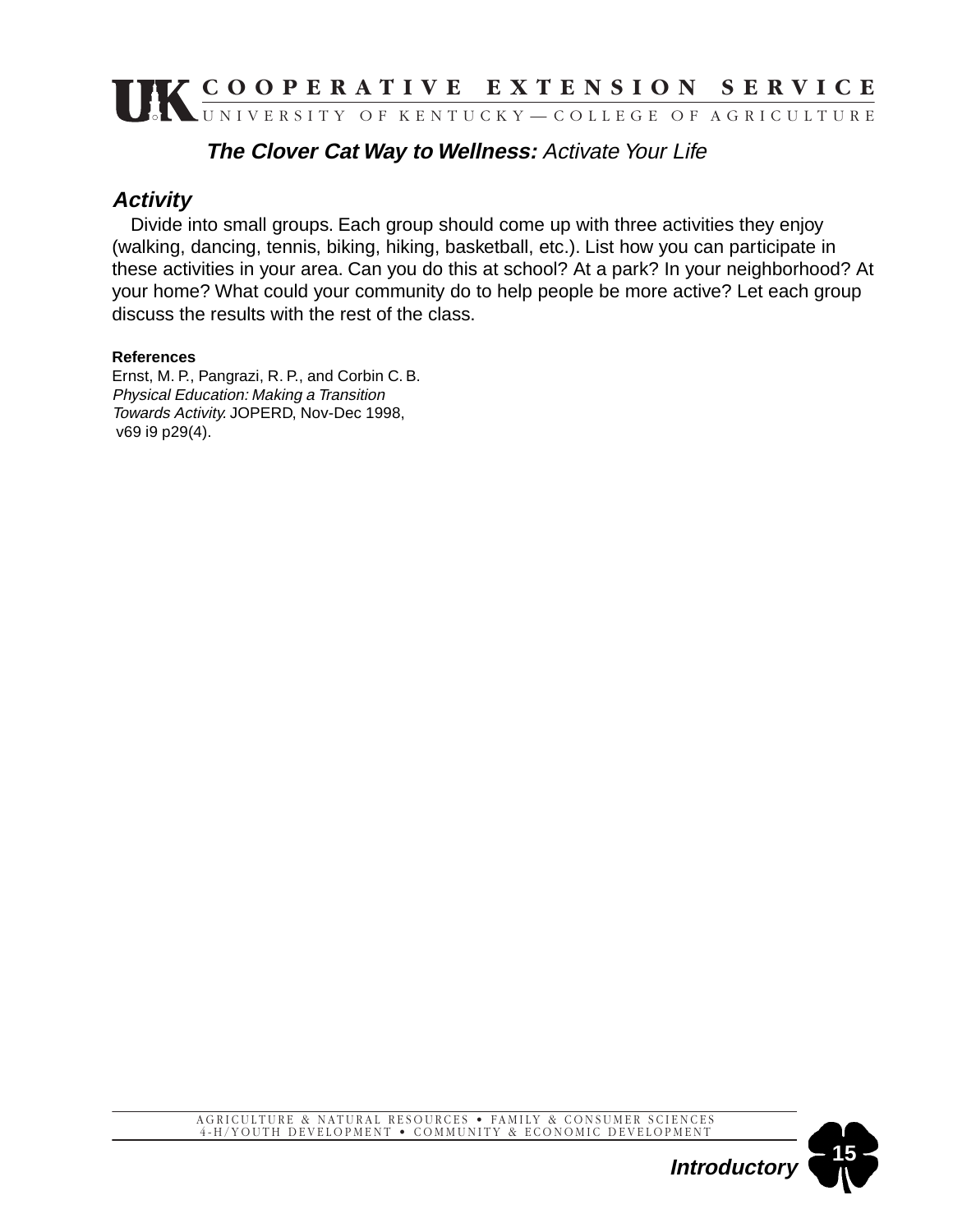# **Move It or Lose It**

Building strong muscles is not just for athletes anymore. Strong muscles, tendons, and bones are important for everyone at all ages. Strength training is a great workout and can help you build muscle mass and strength, but it can also help keep you trim and fit. How? Well, muscle is the body's best calorie burner. So the more muscle you have, the more calories you will burn each day. Strength training can also help reduce fat around your internal organs, such as the heart and liver, which you cannot see. This is important to help you maintain a healthy blood pressure and a low risk of heart disease.

In the past, many doctors thought that strength training for young adolescents and teens could stunt growth, but opinions have changed. As long as the weights are light, children as young as 8 years old can participate in strength training. What's great is that you can get all the positive health benefits by strength training two or three times a week for 20 minutes each session.

For proper instruction, consult your school's physical education teacher or sports coach. They can supervise your workout and teach you how to use weights and/or weight machines. You can also get a great workout at home using household items for resistance. Use canned goods as hand weights. Do some push-ups or pull-ups.

# **Tips for Working Out**

- **Warm up.** Make sure that you warm up your body before beginning strength training. You could walk around the block, jog in place, or jump rope for five minutes.
- **Take it easy.** If you are just beginning, start out with a light weight, something you can lift at least 12 times but no more than 20. Maybe you need to start out with a can of soup in each hand.
- **Breathe in, breathe out.** Make sure that you breathe when lifting the weight. It seems crazy, but a lot of people forget to breathe while lifting a weight. Breathe in as you lower the weight and breathe out as you lift the weight.
- **Can you spare one minute?** One minute is all it takes to build a muscle. Take three seconds to lift the weight and three seconds to lower the weight. If you lift the weight 12 times, that's 72 seconds.
- **One set is all it takes.** Many studies have shown that just one set of an exercise builds muscle. What is a set? If you lift a weight 12 times, that is a set. Not so bad, huh? Complete one set of eight exercises for a great workout!
- **Increase the weight as you get stronger.** After lifting that soup can for a few weeks, you will probably find that you are stronger and able to handle a heavier load. If that's the case, it's time to move up in weight. Put away the soup can and move up to a two-liter bottle of soda, or, if you are really strong, a gallon of milk. Just get it back into the fridge before it spoils and before you get in trouble!

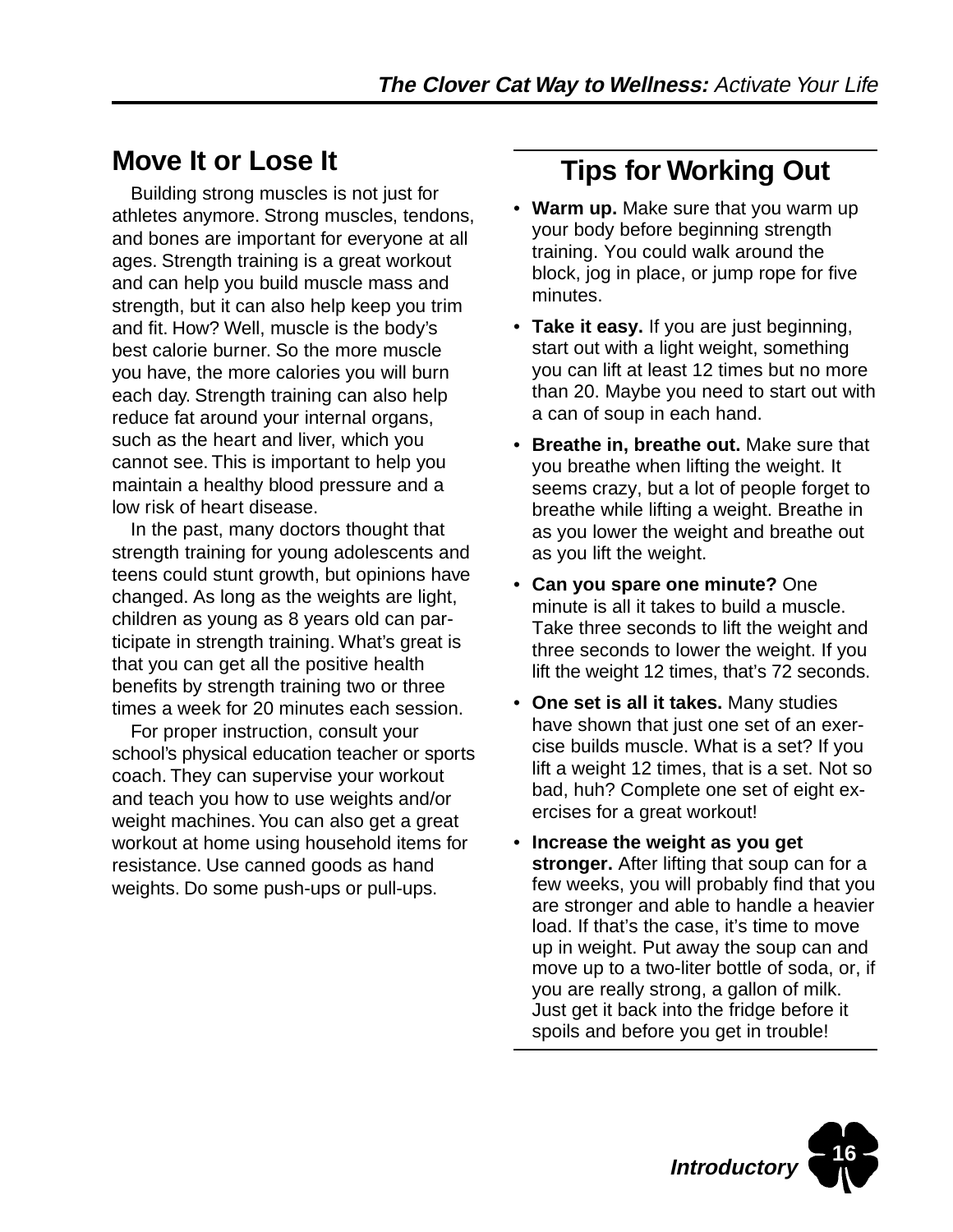### **The Clover Cat Way to Wellness:** Activate Your Life

### **Activity**

 Go to <www.netfit.co.uk/circuitmen.html> and choose four upper body exercises and four lower body exercises. Some good upper body exercises include the press-up, the biceps or arm curl, the overhead press or shoulder press, and the pull-up. You could include sit-ups or crunches with the lower body exercises. This site shows how to perform each exercise properly.

Divide the class into eight groups. Each group will be given a sheet with one resistance training exercise, including proper lifting instructions and an animated example. Have each group practice the exercise, using canned goods as hand weights when necessary. When each group is comfortable with performing the exercise properly, have them demonstrate it to the rest of the class. Each student will get a copy of each exercise and, thanks to the demonstrations, will become more familiar with how it is performed.

#### **References**

<http://www.healthyideas.com>. Current Health 2 Nov 2000 v27 i3 p28. Time 5 Mar, 2001 v157 i9 p81.

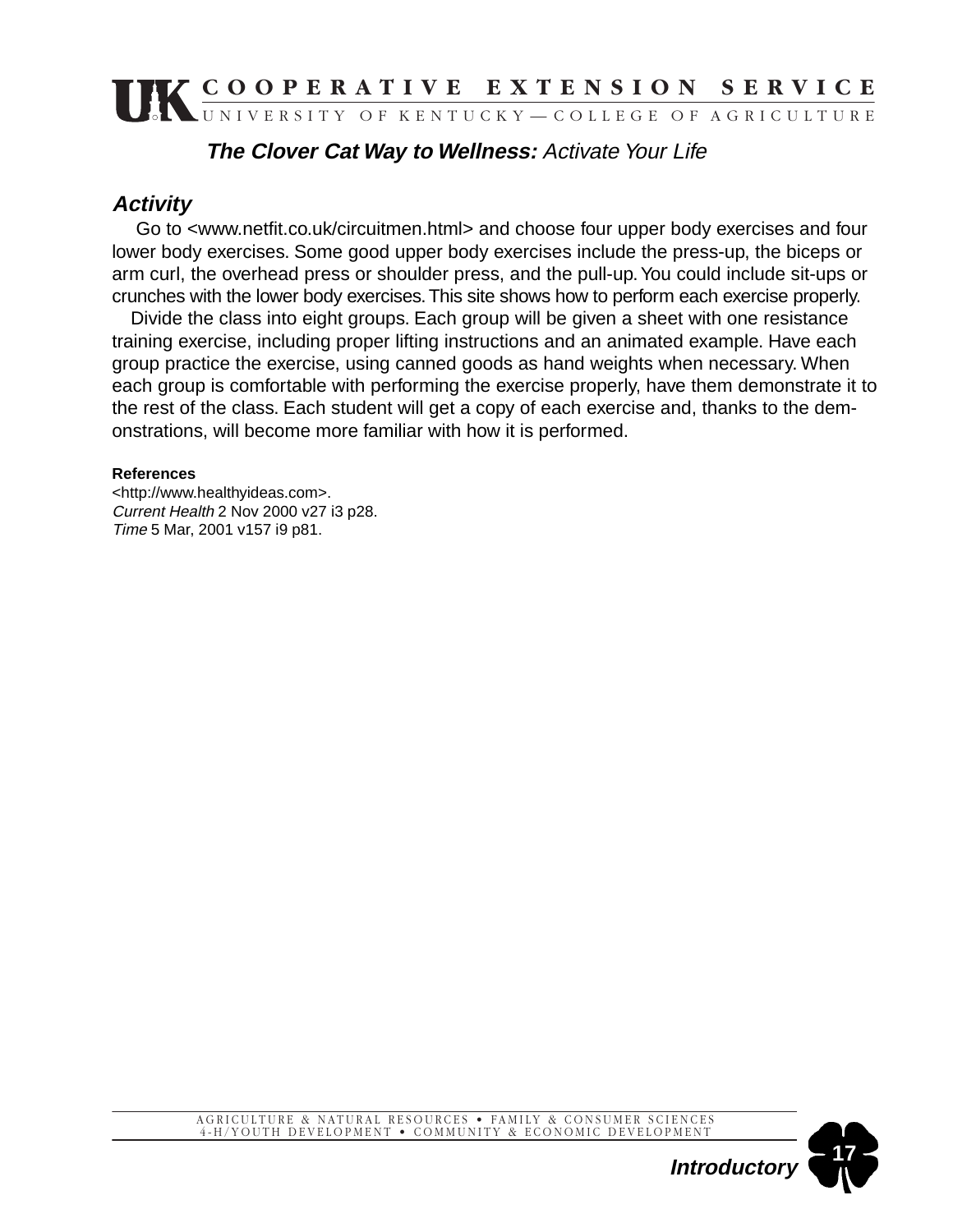

# **Clover Cat Way to Wellness: Time to Be Well**

Leading a balanced life improves your sense of well-being. School, family, work, and fun should all be a part of life. But you should make time to activate your life, to learn to eat well, and to enjoy life.

# **Laughter Is the Best Medicine**

Humor is likely a part of everyone's daily life. And for good reason. A good laugh takes us away from the stresses of the day and lets us enjoy the moment. The word humor is derived from the Greeks, who believed that physical and mental balance produced "good humor." Hearing a joke or reading a funny cartoon lifts your spirits and can pull you out of a bad mood. But did you know that humor can also improve your physical health?

Scientists have found that laughing affects most of the body's systems. It can increase your respiratory, or breathing, activity and your oxygen rate. This means your body can better deliver oxygen to where it is needed, making you feel more active and alert. Laughter increases muscle activity and heart rate and the release of

endorphins. Endorphins give us a natural feeling of well being. Our bodies release more endorphins when our senses experience something pleasant, like the sight of a newborn baby, the smell of good food, finishing a good workout, or laughing at a funny joke. This gives us a moment of joy and a break from stress, which can decrease endorphins. Laughter can put you on a path to better physical and mental health.

# **Tips to Help Your Mood**

- **Cut out cartoons from the newspaper and post them in your locker or bedroom.** This will give you a quick "pick me up" between classes and after a hard day at school.
- **Decorate your room with things you enjoy.** Hang posters of your favorite musician or athlete. Stuffed animals and humorous cards or stickers will liven up your room. Place a funny screen saver on your computer.
- **Spend time with people with a good sense of humor.** If your friends and family can make you laugh, you are in great company.
- **Spend time reading or watching funny material.** Read a funny novel or comic book. Watch a funny movie or television show.
- **Don't forget to laugh at yourself.** Sometimes we take ourselves too seriously. There is nothing like a good joke to put things in perspective. Remember that a day with laughter is a good day!

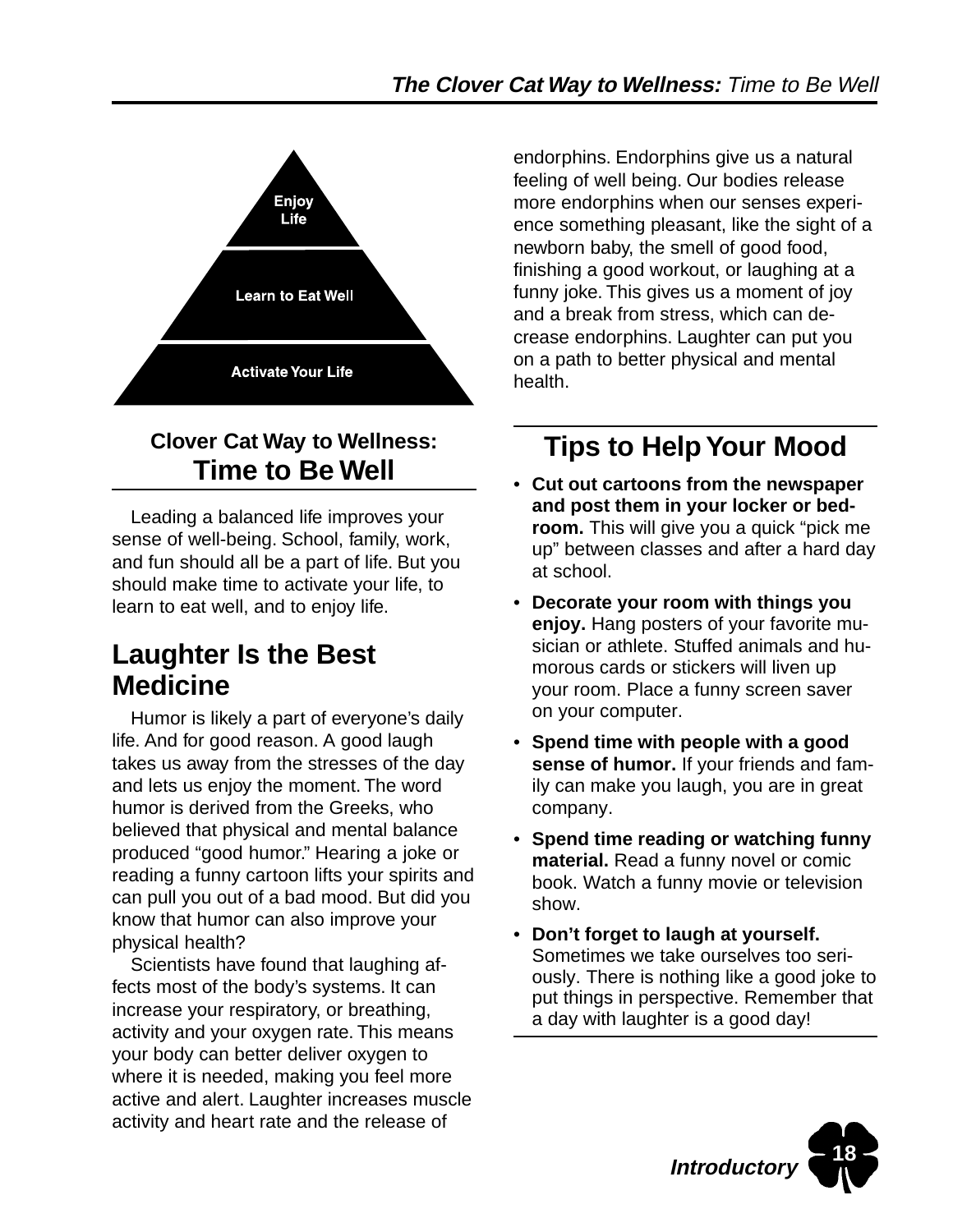# **The Clover Cat Way to Wellness:** Time to Be Well

### **Activity**

Come up with five ways to add more laughter to your day. Answer the following questions:

- 1. Do I laugh at least once every day?
- 2. What do I find funny?
- 3. Do I tell jokes that may be offensive to others?
- 4. What makes me happy? Sports? A good movie? Spending time with my friends and family?

As a class, discuss ways to incorporate humor into your daily life and include your ideas. Listen to everyone else—they may have some good ideas that will work for you.

**References** Mooney N. E. The Therapeutic Use of Humor. Orthopedic Nursing, May 2000, v19 i3 p88.

AGRICULTURE & NATURAL RESOURCES • FAMILY & CONSUMER SCIENCES 4-H/YOUTH DEVELOPMENT • COMMUNITY & ECONOMIC DEVELOPMENT

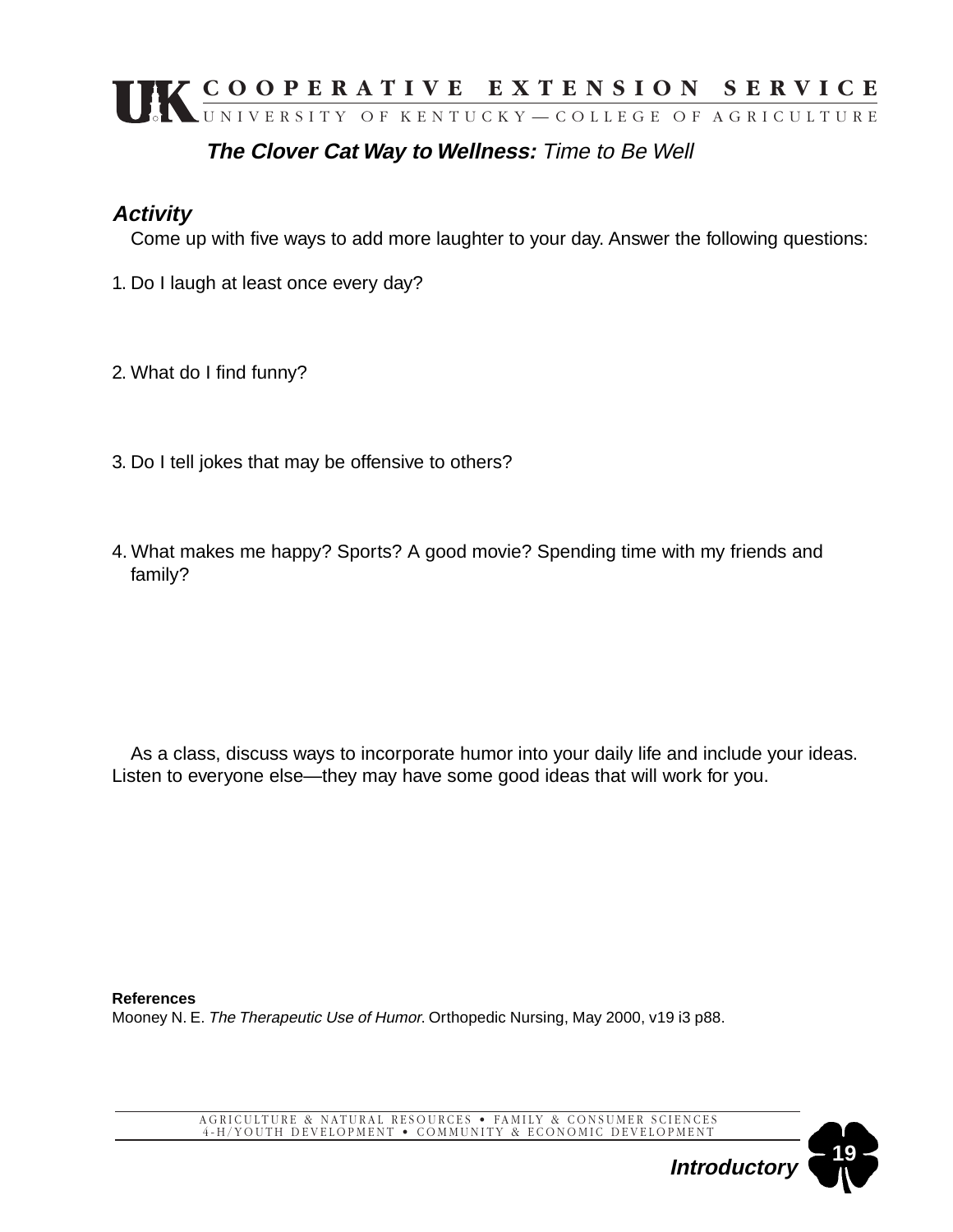

# **Read Any Good Books Lately?**

How often do you take the time to read? In today's busy world, it seems that reading a book, comic, or short story is a thing of the past. Who wants to read when there are video games to play, e-mails to send, and television to watch? You do!

Reading is time away from the stresses of the world. Reading is time by yourself and with yourself. Do you ever read for enjoyment and not just because of a homework assignment? What are you interested in? Mystery and suspense? Romance? Sports? History or science? It's a sure bet that you can find a good book on a topic that interests you.

Reading is not just a form of entertainment; it's also education. Reading allows you to absorb information about the world around you and how it works. Reading improves your vocabulary and understanding of words and phrases, which help in future classes, work, and life. In a recent study, researchers showed that reading a newspaper or comic book exposed the reader to three times as many rare words. These texts also used fewer of the 5,000 most commonly used words compared to television and general conversation. So pick up a book and get going!

# **Tips for Reading Well**

- **Check out the library.** The school or local library has hundreds of books you can read. If you are having trouble finding something, ask the librarian to help you. Tell the librarian the kinds of stories you like to read, and he or she can make suggestions. You can also ask friends, family members, and teachers about books they would recommend.
- **Find a nice, quiet spot to read.** It is hard to focus on your reading with a lot of distracting noise or the television turned on. Read in your bedroom or find a quiet place outside.
- **Get into the flow.** When you read something you enjoy, you get into a "flow." When you're in the flow, you slip into another world, and the world around you seems as if it doesn't exist. Reading a good story is like stepping into another universe.
- **Pick up a newspaper.** Your local newspaper is a great resource for finding out about local events, sports, entertainment, and current events. Newspapers also expose you to a variety of new words and viewpoints.
- **Make crossword puzzles a daily habit.** Completing crossword puzzles will expand your vocabulary and keep your mind sharp. They are also a great way to relax and entertain yourself.
- **Read something for enjoyment every day.** Try to read the newspaper every morning. Find a book you are interested in and read a chapter each day. Reading for pleasure will ease tension and provide a break from your busy day.

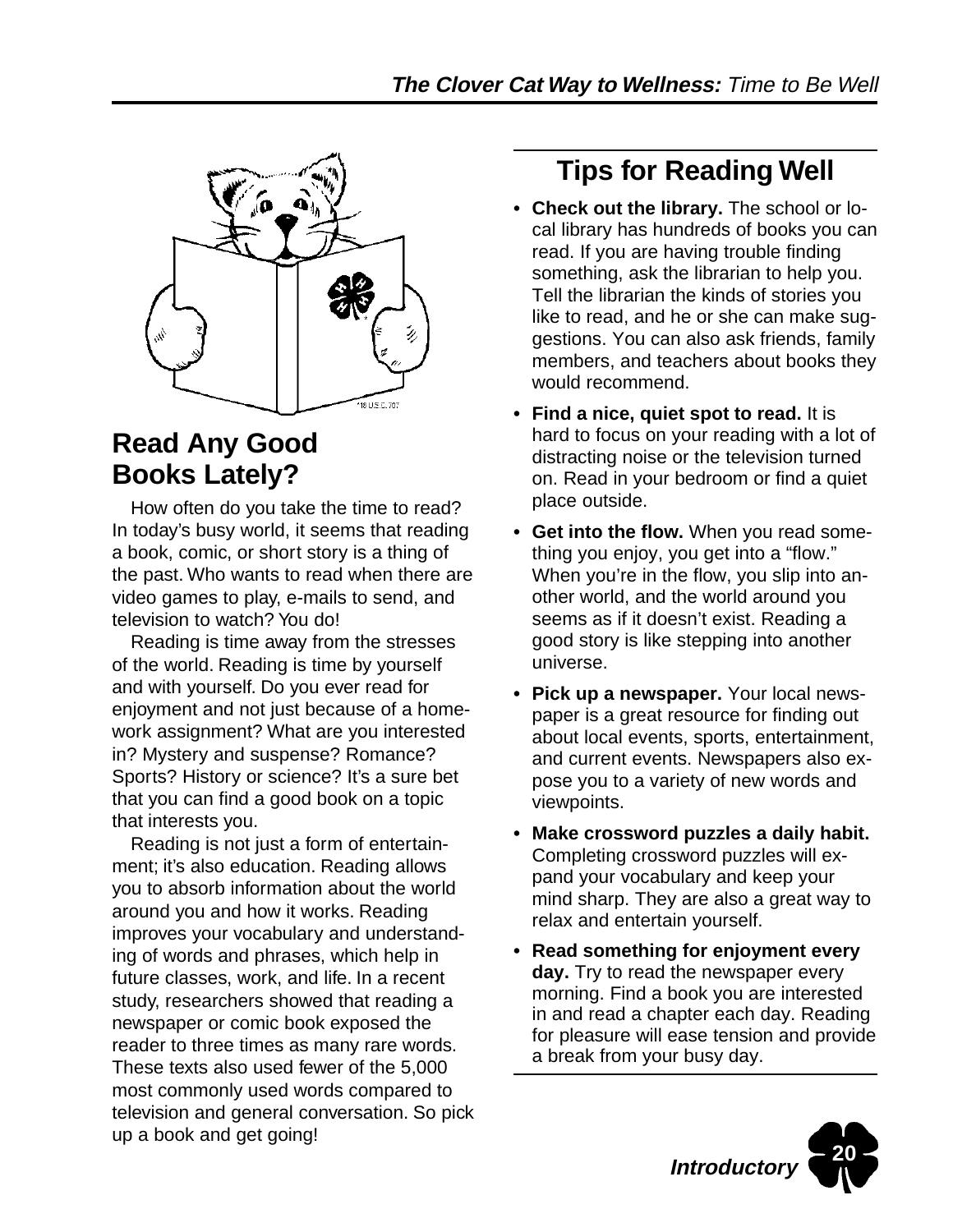### **The Clover Cat Way to Wellness:** Time to Be Well

# **Activity**

Choose one topic from the list below. Write a short story about the topic for other readers to enjoy. Who would like to share their story? Listen to those who want to read their stories. Do you want to share your story? Learning to enjoy reading stories written by other people, as well as learning to enjoy writing yourself, can be a fun experience.

#### **Potential Topics**

Almost any topic would be fine. Write a fictional story if you want.

- My role model.
- My favorite thing to do.
- My idea of a perfect day.
- What I want to be.

#### **References**

<www.parentsoup.com>.

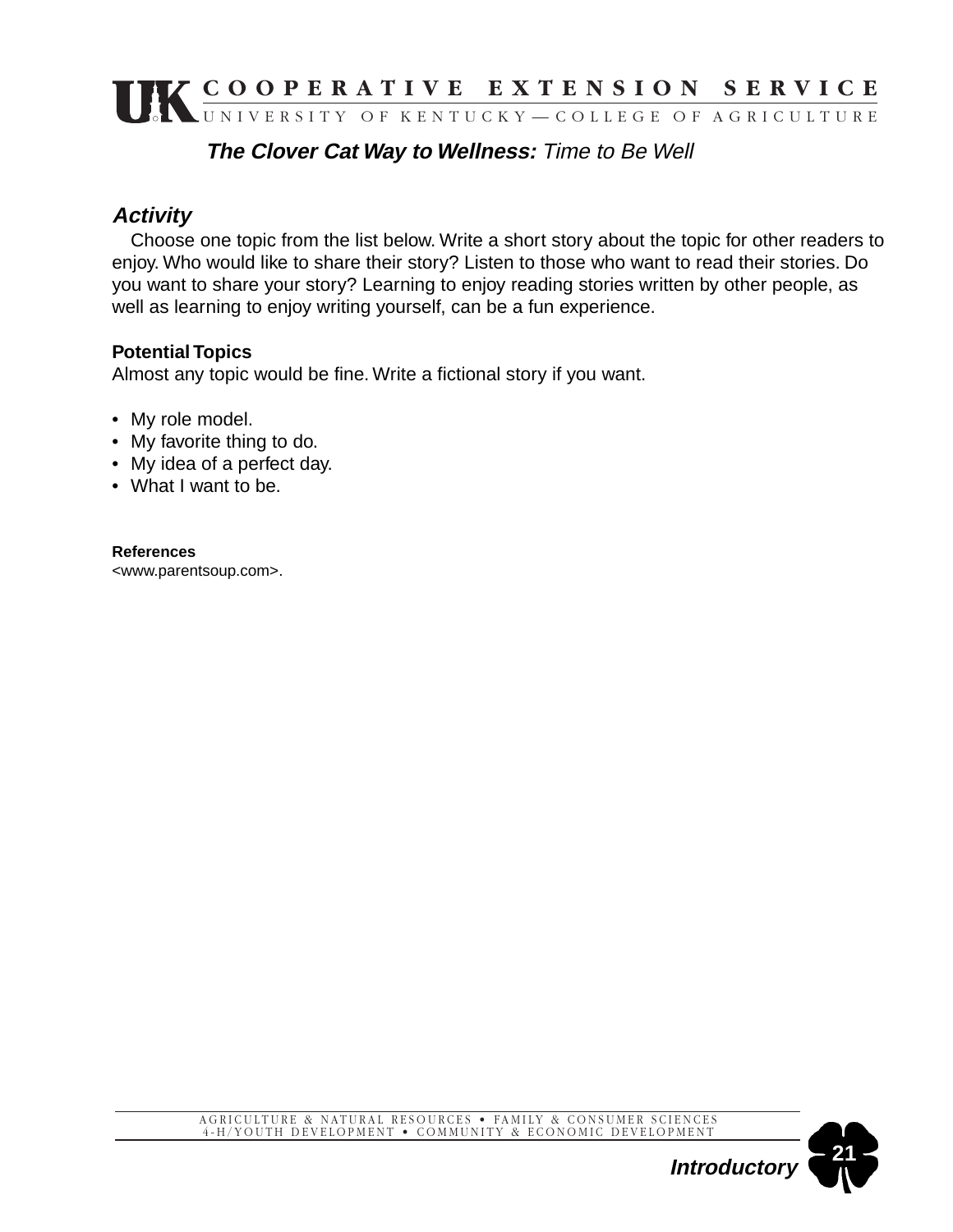# **Too Much Time on My Hands**

If you are like most people, you just don't seem to have enough hours in each day. You have to hurry to get ready for school on time. You run from class to class. You hurry to after-school activities. You try to complete your homework before your favorite television show, and then it's off to bed. You need help! You need better time management.

Good time management skills will help in all areas of your life, from school to sports to family and leisure activities. When you develop good time management skills, you will no longer be constantly late or rushed or forget that test tomorrow!

Time management involves setting priorities in your life and learning how to plan. Developing a set routine will allow you to stay on top of what needs to be done. Set a regular time to study in the evenings. Try to wake up at the same time each day. Schedule tasks and activities that you do not like first so you will not put them off. This will give you a sense of accomplishment. Managing your life will be easier when you can manage your time. Ask yourself the following questions.

- Do you always feel rushed?
- Do you leave tasks and chores incomplete?
- Do you feel as if you are working hard but not accomplishing much?
- Do you try to do several things at once?
- Do you have trouble deciding what to do next?

If you answered "yes" to more than one question, you need to develop better time management skills.

# **Tips for Time Management**

- **Stay with a task until it is completed.** If time allows, always try to finish a job. It will ease your mind and allow you to focus on the next task at hand.
- **Divide large jobs into a series of smaller jobs.** If a particular job is too tough or too time consuming to finish at one time, break it up into smaller jobs. Write the first page of that big paper on one day, and write a little more each day until it is finished.
- **Avoid distractions.** Focus on the job at hand. If it requires silence and privacy, get away from annoying noise and anyone who might interrupt you.
- **Keep it positive.** Think how good you will feel when you have completed the task. Remind yourself that each part of the job you complete is one less part you have to worry about.
- **Make a "to do" list of things you need to finish each day.** Check off each job as it is completed. This will give you a sense of accomplishment and completion.
- **Expect the unexpected.** Things do not always go as we plan. Understand that interruptions in your schedule can and will happen. Learn to deal with problems and how to adjust your day when they occur.
- **Reward yourself.** We all know what "all work and no play" can do to us. Buy something you have been saving for after you complete that big task. Treat yourself to a good movie after mowing the lawn for your parents.

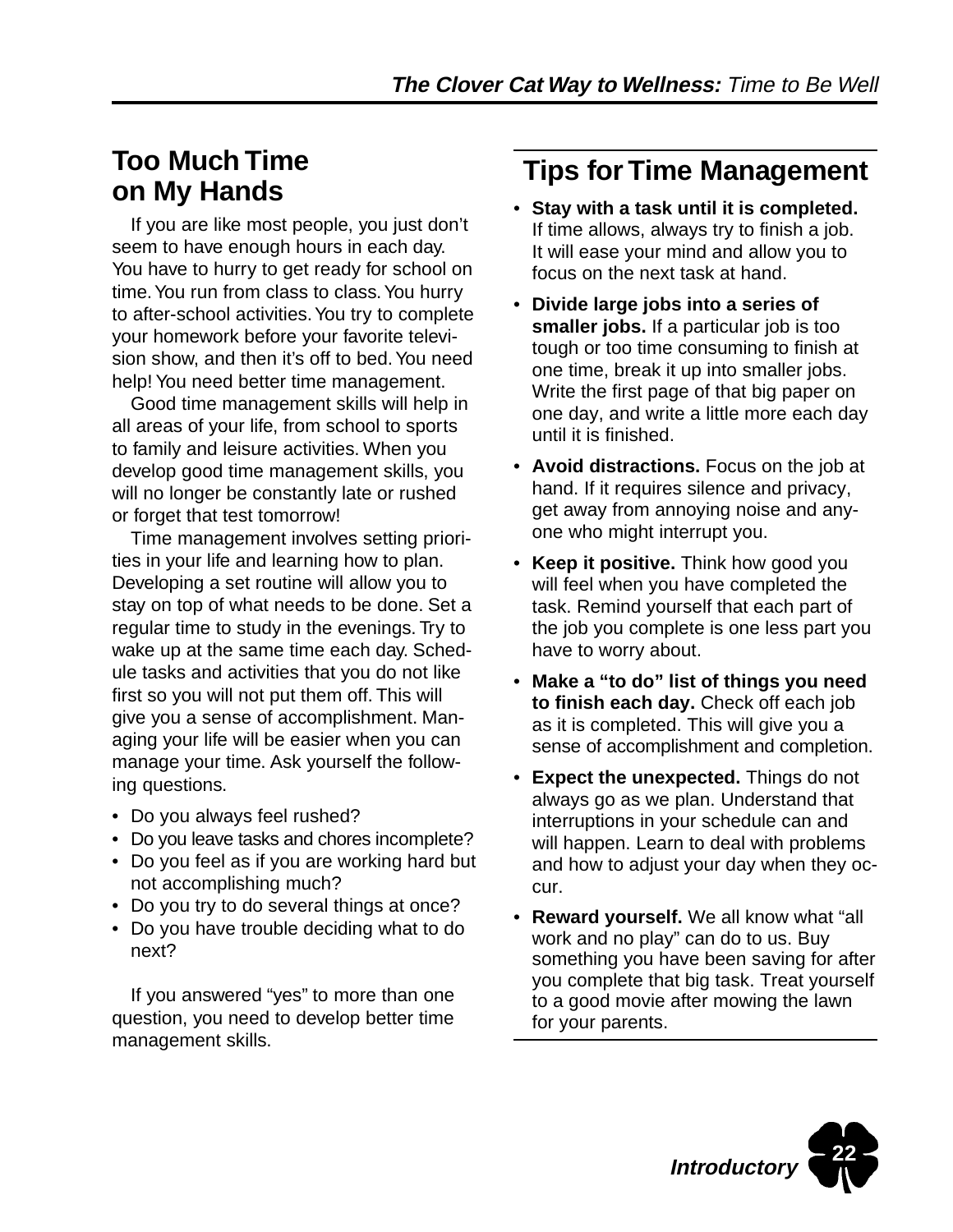### **The Clover Cat Way to Wellness:** Time to Be Well

### **Activity**

Divide into groups of three to five and discuss the time-saving techniques mentioned in the "Tips for Time Management" section on the previous page.

Do you have a plan for getting everything done in your day? Using the day planner below plan your day for tomorrow. Under "Plan for the Day," write down where you have to be and at what time, such as school, practice for sports, music, or other activities. Under "Things to Do Today," write down things you need to do today, such as homework, housework, or other tasks you need to complete.

#### **DATE**

| PLAN FOR THE DAY |                    |  |
|------------------|--------------------|--|
| <b>TIME</b>      | <b>DESCRIPTION</b> |  |
|                  |                    |  |
|                  |                    |  |
|                  |                    |  |
|                  |                    |  |
|                  |                    |  |
|                  |                    |  |
|                  |                    |  |
|                  |                    |  |

#### **THINGS TO DO TODAY**

| <b>DONE</b> | <b>DESCRIPTION</b> |
|-------------|--------------------|
|             |                    |
|             |                    |
|             |                    |
|             |                    |
|             |                    |
|             |                    |
|             |                    |
|             |                    |

AGRICULTURE & NATURAL RESOURCES • FAMILY & CONSUMER SCIENCES 4-H/YOUTH DEVELOPMENT • COMMUNITY & ECONOMIC DEVELOPMENT

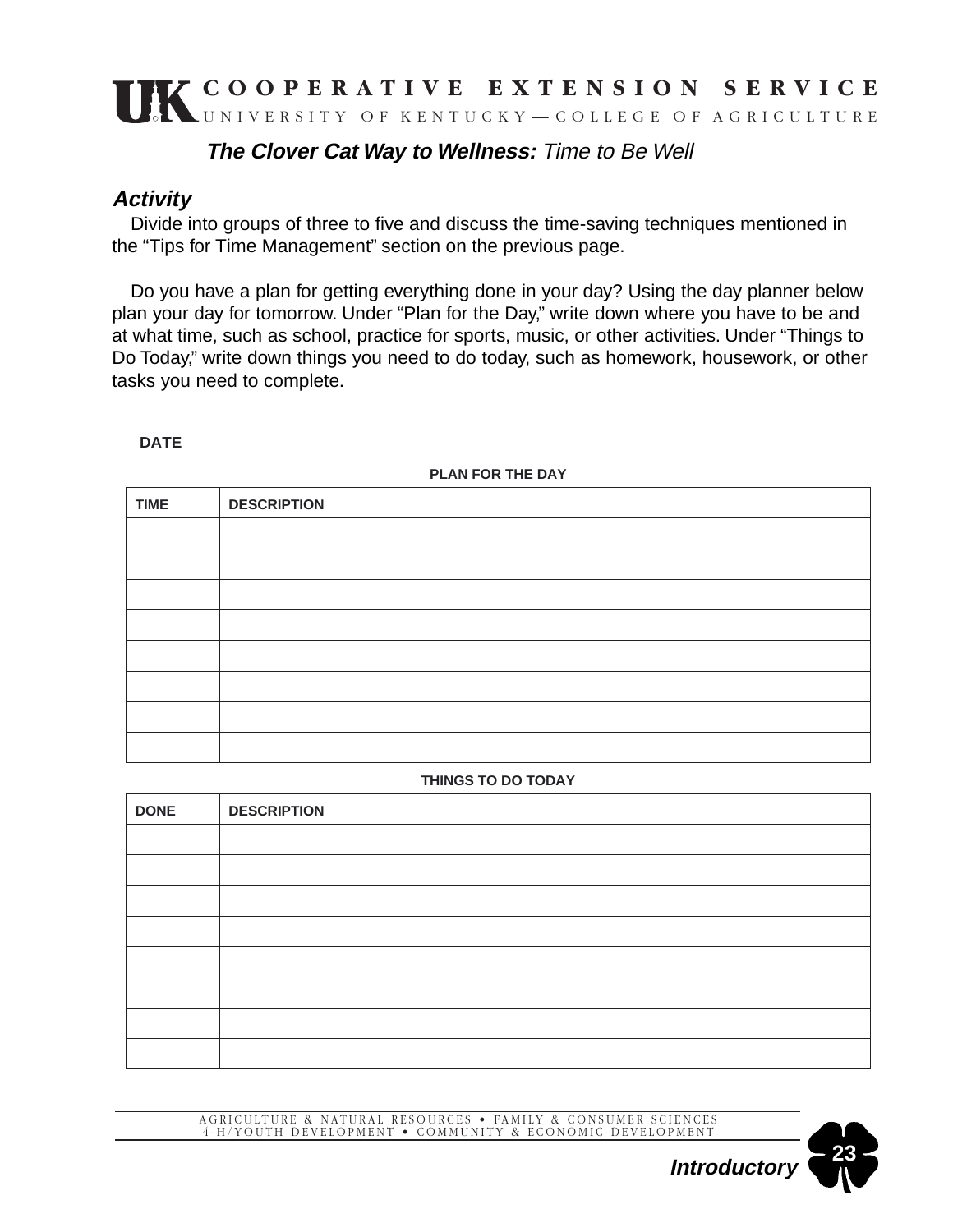

# **Reach for the Stars**

It is important to set and accomplish goals. Whether you are trying to break a personal record in the mile run or save up for that new snowboard, setting a goal will give you something to shoot for. Achieving a goal makes you feel successful, and when you feel successful in an activity, you are more likely to continue the activity. Do you like to run? Set your own personal record in the mile run and try to break it. Set a realistic long-term goal and a series of easier-toreach, short-term goals. For example, if you can run one mile in 15 minutes, a long-term goal of 10 minutes is realistic but seems impossible. Break your long-term goal into a series of shorter goals. Aim for 14 minutes, then 13, then 12, and so on. If you stay with it, eventually you can reach that goal.

# **Tips for Reaching Goals**

- **Write your goal(s) down on paper.** It is easier to focus on your goal when it is staring you in the face. Remember, out of sight, out of mind!
- **Gather information about how to attain your goal.** Read a magazine or ask someone who has experience with the goal you are working on. Being educated can only help you achieve your goal that much sooner.
- **Focus on your everyday progress.** A long-term goal may seem impossible to achieve, so think about success in terms of daily improvement. Walking a mile begins with one step.
- **Know what works and what does not work.** Learn from past mistakes.
- **Once you achieve a goal, set another.** It's important to challenge yourself. Strive for constant improvement.

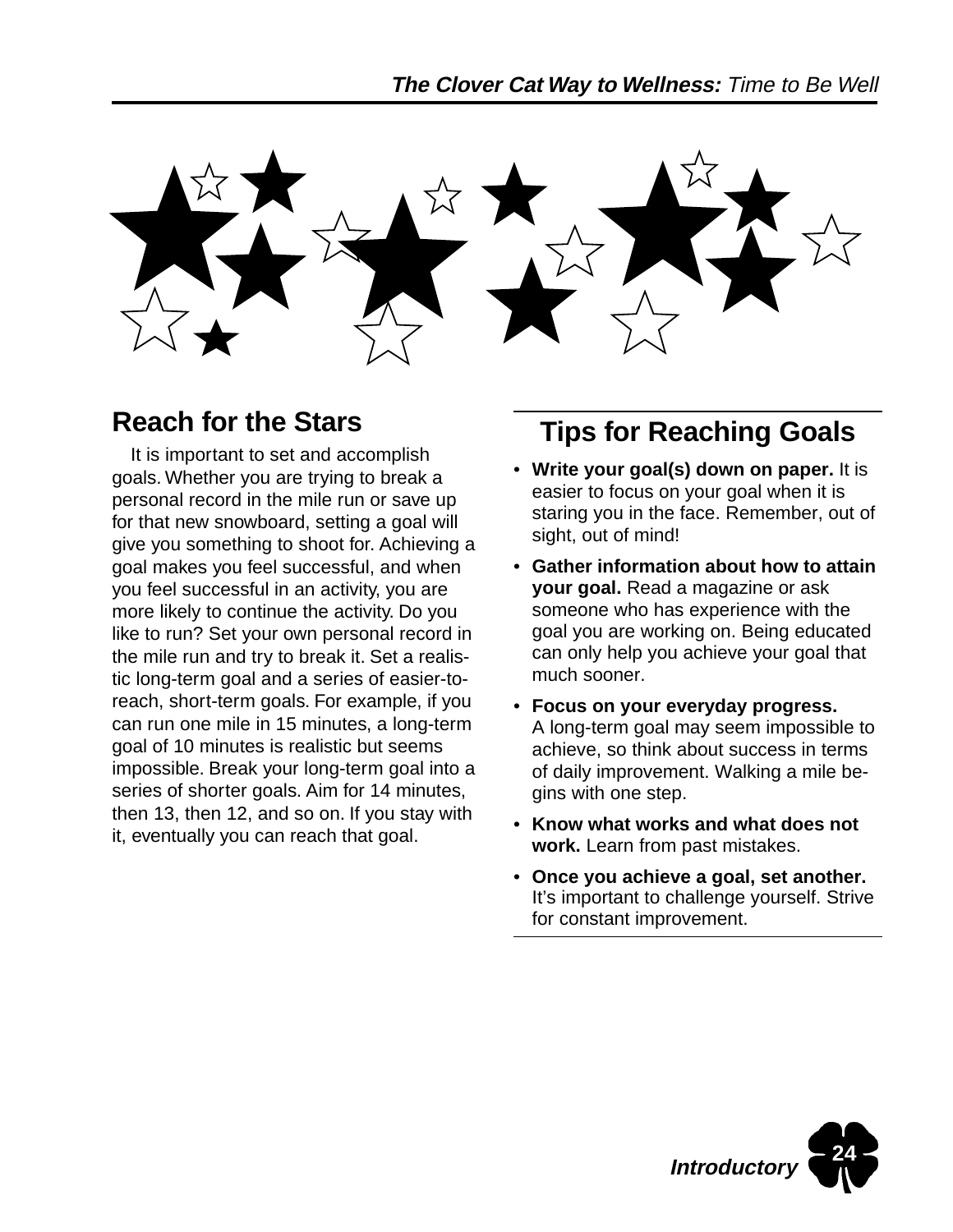# **The Clover Cat Way to Wellness:** Time to Be Well

# **Activity**

List a few long-term goals you would like to accomplish, such as learning to play the guitar, completing 10 pull-ups, or attending college. Get into small groups of three to five. Share your long-term goals with one another. Each group can brainstorm their members' long-term goals and suggest a series of short-term goals that could help them achieve their ultimate goal. Share results with the rest of the class.

1. Name one of your long-term goals.

2. What short-term goals will you need to accomplish to reach your long-term goal?

3. What is a realistic goal?

4. Who/what can help you achieve your goal(s)?